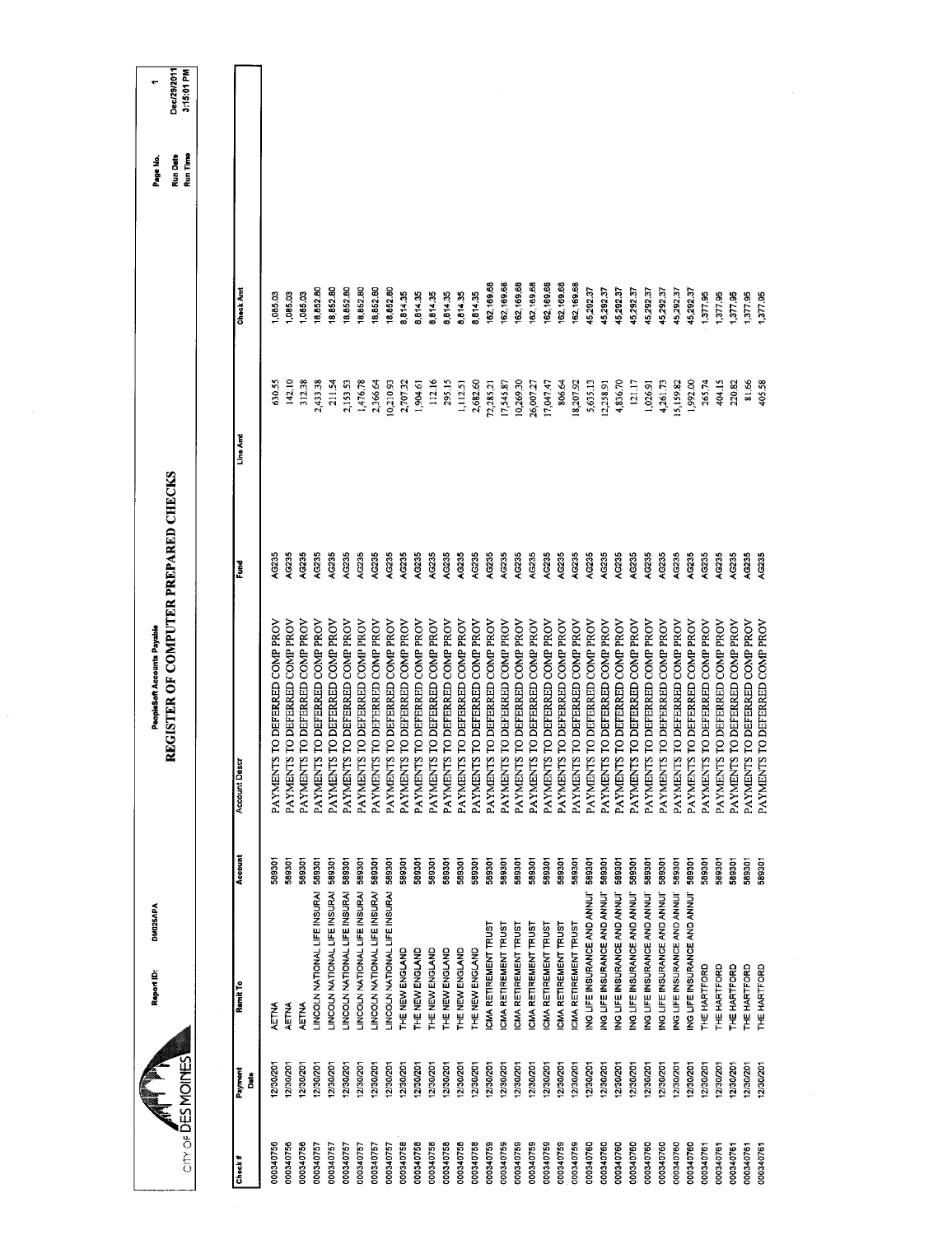| 588,654.70<br>31,459.06<br>31,459.06<br>31,459.06<br>67,035.20<br>Check Am<br>67,035.20<br>67,035.20<br>67,035.20<br>67,035.20<br>67,035.20<br>67,035.20<br>27,535.05<br>1,647.67<br>1,647.67<br>1,647.67<br>1,194.28<br>1,194.28<br>1,647.67<br>1,647.67<br>1,381.84<br>1,606.00<br>1,606.00<br>1,647.67<br>1,606.00<br>1,606.00<br>402.30<br>923.75<br>923.75<br>92375<br>505.84<br>505.84<br>25.00<br>303.68<br>588,654.70<br>402.30<br>50.00<br>255.87<br>294.78<br>506.00<br>1,619.99<br>29,333.07<br>7,372.10<br>623.56<br>465.73<br>277.61<br>14,882.75<br>7,099.82<br>9,635.62<br>14,145.33<br>1,381.84<br>570.72<br>275.39<br>804.75<br>1,855.61<br>12,043.97<br>338.75<br>147.17<br>25.00<br>399.74<br>106.10<br>496.85<br>187.11<br>634,61<br>141.97<br>Line Am<br>AG235<br>AG235<br>AG235<br>AG235<br>AG235<br>AG235<br>AG235<br>AG235<br>AC235<br>AG235<br>AG235<br>AG235<br>AG235<br>AG235<br>AG235<br>AG235<br>AG235<br>AG235<br>AG235<br>AG235<br>AG235<br>AG235<br>AG235<br>AG235<br>AG235<br>AG235<br>AG235<br>AG235<br>AG235<br>AG235<br>AG235<br>AC235<br>š<br>PAYMENTS TO DEFERRED COMP PROV<br>PAYMENTS TO DEFERRED COMP PROV<br>PAYMENTS TO DEFERRED COMP PROV<br>PAYMENTS TO DEFERRED COMP PROV<br>PAYMENTS TO DEFERRED COMP PROV<br>PAYMENTS TO DEFERRED COMP PROV<br>PAYMENTS TO DEFERRED COMP PROV<br>PAYMENTS TO DEFERRED COMP PROV<br>PAYMENTS TO DEFERRED COMP PROV<br>PAYMENTS TO DEFERRED COMP PROV<br>PAYMENTS TO DEFERRED COMP PROV<br>PAYMENTS TO DEFERRED COMP PROV<br>PAYMENTS TO DEFERRED COMP PROV<br>PAYMENTS TO DEFERRED COMP PROV<br>PAYMENTS TO DEFERRED COMP PROV<br>PAYMENTS TO DEFERRED COMP PROV<br>PAYMENTS TO DEFERRED COMP PROV<br>PAYMENTS TO DEFERRED COMP PROV<br>PAYMENTS TO DEFERRED COMP PROV<br>TO DEFERRED COMP PROV<br>PAYMENTS TO DEFERRED COMP PROV<br>PAYMENTS TO DEFERRED COMP PROV<br>PAYMENTS TO DEFERRED COMP PROV<br>PAYMENTS TO DEFERRED COMP PROV<br>PAYMENTS TO DEFERRED COMP PROV<br>PAYMENTS TO DEFERRED COMP PROV<br>TO DEFERRED COMP PROV<br>TO DEFERRED COMP PROV<br>PAYMENTS TO STATE OF IOWA<br>PAYMENTS TO 401A<br>PAYMENTS TO 401A<br>PAYMENTS TO 401A<br><b>PAYMENTS</b><br><b>Account Descr</b><br>PAYMENTS<br>PAYMENTS<br>Account<br>589303<br>589303<br>589301<br>589301<br>589303<br>589021<br>589301<br>589301<br>589301<br>589301<br>589301<br>589301<br>589301<br>589301<br>589301<br>589301<br>589301<br>589301<br>589301<br>589301<br>589301<br>589301<br>589301<br>589301<br>589301<br>589301<br>589301<br>589301<br>589301<br>589301<br>589301<br>589301<br>MUNICIPAL FIRE & POLICE RETIRI<br>TRANSAMERICA LIFE INSURANCE<br>JOHN HANCOCK ANNUITIES SERN<br>JOHN HANCOCK ANNUITIES SERN<br>THE SECURITY BENEFIT GROUP<br>THE SECURITY BENEFIT GROUP<br>THE SECURITY BENEFIT GROUP<br>THE SECURITY BENEFIT GROUP<br>C M LIFE INSURANCE COMPANY<br>ANCHOR NATIONAL SERVICES<br>ICMA RETIREMENT TRUST<br><b>ICMA RETIREMENT TRUST</b><br><b>CMA RETIREMENT TRUST</b><br>FIDELITY INVESTMENTS<br>FIDELITY INVESTMENTS<br>FIDELITY INVESTMENTS<br>FIDELITY INVESTMENTS<br>FIDELITY INVESTMENTS<br>FIDELITY INVESTMENTS<br>FIDELITY INVESTMENTS<br>EQUITABLE OF US<br>EQUITABLE OF US<br>EQUITABLE OF US<br>EQUITABLE OF US<br>EQUITABLE OF US<br>EQUITABLE OF US<br>WADDELL & REED<br>MASSMUTUAL VA<br>WADDELL & REED<br>MASSMUTUAL VA<br><b>MASSMUTUAL VA</b><br><b>USCM/MIDWEST</b><br>Remit To<br>12/30/201<br>12/30/201<br>12/30/201<br>2/30/201<br>12/30/201<br>12/30/201<br>12/30/201<br>2/30/201<br>12/30/201<br>12/30/201<br>12/30/201<br>12/30/201<br>12/30/201<br>12/30/201<br>12/30/201<br>12/30/201<br>12/30/201<br>12/30/201<br>12/30/201<br>12/30/201<br>12/30/201<br>12/30/201<br>12/30/201<br>12/30/201<br>12/30/201<br>12/30/201<br>12/30/201<br>12/30/201<br>12/30/201<br>12/30/201<br>12/30/201<br>12/30/201<br>Payment<br>នឹ<br>000340762<br>000340762<br>000340765<br>000340766<br>000340766<br>000340769<br>000340769<br>000340762<br>000340762<br>000340762<br>00340762<br>000340763<br>00340763<br>000340763<br>000340764<br>000340766<br>000340766<br>000340766<br>000340766<br>000340766<br>000340768<br>000340768<br>000340769<br>000340769<br>000340770<br>000340770<br>000340770<br>000340772<br>000340773<br>000340767<br>000340772<br>000340771 |  | REGISTER OF COMPUTER PREPARED CHECKS |  |
|----------------------------------------------------------------------------------------------------------------------------------------------------------------------------------------------------------------------------------------------------------------------------------------------------------------------------------------------------------------------------------------------------------------------------------------------------------------------------------------------------------------------------------------------------------------------------------------------------------------------------------------------------------------------------------------------------------------------------------------------------------------------------------------------------------------------------------------------------------------------------------------------------------------------------------------------------------------------------------------------------------------------------------------------------------------------------------------------------------------------------------------------------------------------------------------------------------------------------------------------------------------------------------------------------------------------------------------------------------------------------------------------------------------------------------------------------------------------------------------------------------------------------------------------------------------------------------------------------------------------------------------------------------------------------------------------------------------------------------------------------------------------------------------------------------------------------------------------------------------------------------------------------------------------------------------------------------------------------------------------------------------------------------------------------------------------------------------------------------------------------------------------------------------------------------------------------------------------------------------------------------------------------------------------------------------------------------------------------------------------------------------------------------------------------------------------------------------------------------------------------------------------------------------------------------------------------------------------------------------------------------------------------------------------------------------------------------------------------------------------------------------------------------------------------------------------------------------------------------------------------------------------------------------------------------------------------------------------------------------------------------------------------------------------------------------------------------------------------------------------------------------------------------------------------------------------------------------------------------------------------------------------------------------------------------------------------------------------------------------------------------------------------------------------------------------------------------------------------------------------------------------------------------------------------------------------------------------------------------------------------------------------------------------------------------------------------------------------------------------------------------------------------------------------------------------------------------------------------------------------------------------------------------------------------------------------------------------------------------------------------------------------------------------------------------------------------------------------------------------------------------------------------------------------------------------------------------------------------------------------------------------------|--|--------------------------------------|--|
|                                                                                                                                                                                                                                                                                                                                                                                                                                                                                                                                                                                                                                                                                                                                                                                                                                                                                                                                                                                                                                                                                                                                                                                                                                                                                                                                                                                                                                                                                                                                                                                                                                                                                                                                                                                                                                                                                                                                                                                                                                                                                                                                                                                                                                                                                                                                                                                                                                                                                                                                                                                                                                                                                                                                                                                                                                                                                                                                                                                                                                                                                                                                                                                                                                                                                                                                                                                                                                                                                                                                                                                                                                                                                                                                                                                                                                                                                                                                                                                                                                                                                                                                                                                                                                                                      |  |                                      |  |
|                                                                                                                                                                                                                                                                                                                                                                                                                                                                                                                                                                                                                                                                                                                                                                                                                                                                                                                                                                                                                                                                                                                                                                                                                                                                                                                                                                                                                                                                                                                                                                                                                                                                                                                                                                                                                                                                                                                                                                                                                                                                                                                                                                                                                                                                                                                                                                                                                                                                                                                                                                                                                                                                                                                                                                                                                                                                                                                                                                                                                                                                                                                                                                                                                                                                                                                                                                                                                                                                                                                                                                                                                                                                                                                                                                                                                                                                                                                                                                                                                                                                                                                                                                                                                                                                      |  |                                      |  |
|                                                                                                                                                                                                                                                                                                                                                                                                                                                                                                                                                                                                                                                                                                                                                                                                                                                                                                                                                                                                                                                                                                                                                                                                                                                                                                                                                                                                                                                                                                                                                                                                                                                                                                                                                                                                                                                                                                                                                                                                                                                                                                                                                                                                                                                                                                                                                                                                                                                                                                                                                                                                                                                                                                                                                                                                                                                                                                                                                                                                                                                                                                                                                                                                                                                                                                                                                                                                                                                                                                                                                                                                                                                                                                                                                                                                                                                                                                                                                                                                                                                                                                                                                                                                                                                                      |  |                                      |  |
|                                                                                                                                                                                                                                                                                                                                                                                                                                                                                                                                                                                                                                                                                                                                                                                                                                                                                                                                                                                                                                                                                                                                                                                                                                                                                                                                                                                                                                                                                                                                                                                                                                                                                                                                                                                                                                                                                                                                                                                                                                                                                                                                                                                                                                                                                                                                                                                                                                                                                                                                                                                                                                                                                                                                                                                                                                                                                                                                                                                                                                                                                                                                                                                                                                                                                                                                                                                                                                                                                                                                                                                                                                                                                                                                                                                                                                                                                                                                                                                                                                                                                                                                                                                                                                                                      |  |                                      |  |
|                                                                                                                                                                                                                                                                                                                                                                                                                                                                                                                                                                                                                                                                                                                                                                                                                                                                                                                                                                                                                                                                                                                                                                                                                                                                                                                                                                                                                                                                                                                                                                                                                                                                                                                                                                                                                                                                                                                                                                                                                                                                                                                                                                                                                                                                                                                                                                                                                                                                                                                                                                                                                                                                                                                                                                                                                                                                                                                                                                                                                                                                                                                                                                                                                                                                                                                                                                                                                                                                                                                                                                                                                                                                                                                                                                                                                                                                                                                                                                                                                                                                                                                                                                                                                                                                      |  |                                      |  |
|                                                                                                                                                                                                                                                                                                                                                                                                                                                                                                                                                                                                                                                                                                                                                                                                                                                                                                                                                                                                                                                                                                                                                                                                                                                                                                                                                                                                                                                                                                                                                                                                                                                                                                                                                                                                                                                                                                                                                                                                                                                                                                                                                                                                                                                                                                                                                                                                                                                                                                                                                                                                                                                                                                                                                                                                                                                                                                                                                                                                                                                                                                                                                                                                                                                                                                                                                                                                                                                                                                                                                                                                                                                                                                                                                                                                                                                                                                                                                                                                                                                                                                                                                                                                                                                                      |  |                                      |  |
|                                                                                                                                                                                                                                                                                                                                                                                                                                                                                                                                                                                                                                                                                                                                                                                                                                                                                                                                                                                                                                                                                                                                                                                                                                                                                                                                                                                                                                                                                                                                                                                                                                                                                                                                                                                                                                                                                                                                                                                                                                                                                                                                                                                                                                                                                                                                                                                                                                                                                                                                                                                                                                                                                                                                                                                                                                                                                                                                                                                                                                                                                                                                                                                                                                                                                                                                                                                                                                                                                                                                                                                                                                                                                                                                                                                                                                                                                                                                                                                                                                                                                                                                                                                                                                                                      |  |                                      |  |
|                                                                                                                                                                                                                                                                                                                                                                                                                                                                                                                                                                                                                                                                                                                                                                                                                                                                                                                                                                                                                                                                                                                                                                                                                                                                                                                                                                                                                                                                                                                                                                                                                                                                                                                                                                                                                                                                                                                                                                                                                                                                                                                                                                                                                                                                                                                                                                                                                                                                                                                                                                                                                                                                                                                                                                                                                                                                                                                                                                                                                                                                                                                                                                                                                                                                                                                                                                                                                                                                                                                                                                                                                                                                                                                                                                                                                                                                                                                                                                                                                                                                                                                                                                                                                                                                      |  |                                      |  |
|                                                                                                                                                                                                                                                                                                                                                                                                                                                                                                                                                                                                                                                                                                                                                                                                                                                                                                                                                                                                                                                                                                                                                                                                                                                                                                                                                                                                                                                                                                                                                                                                                                                                                                                                                                                                                                                                                                                                                                                                                                                                                                                                                                                                                                                                                                                                                                                                                                                                                                                                                                                                                                                                                                                                                                                                                                                                                                                                                                                                                                                                                                                                                                                                                                                                                                                                                                                                                                                                                                                                                                                                                                                                                                                                                                                                                                                                                                                                                                                                                                                                                                                                                                                                                                                                      |  |                                      |  |
|                                                                                                                                                                                                                                                                                                                                                                                                                                                                                                                                                                                                                                                                                                                                                                                                                                                                                                                                                                                                                                                                                                                                                                                                                                                                                                                                                                                                                                                                                                                                                                                                                                                                                                                                                                                                                                                                                                                                                                                                                                                                                                                                                                                                                                                                                                                                                                                                                                                                                                                                                                                                                                                                                                                                                                                                                                                                                                                                                                                                                                                                                                                                                                                                                                                                                                                                                                                                                                                                                                                                                                                                                                                                                                                                                                                                                                                                                                                                                                                                                                                                                                                                                                                                                                                                      |  |                                      |  |
|                                                                                                                                                                                                                                                                                                                                                                                                                                                                                                                                                                                                                                                                                                                                                                                                                                                                                                                                                                                                                                                                                                                                                                                                                                                                                                                                                                                                                                                                                                                                                                                                                                                                                                                                                                                                                                                                                                                                                                                                                                                                                                                                                                                                                                                                                                                                                                                                                                                                                                                                                                                                                                                                                                                                                                                                                                                                                                                                                                                                                                                                                                                                                                                                                                                                                                                                                                                                                                                                                                                                                                                                                                                                                                                                                                                                                                                                                                                                                                                                                                                                                                                                                                                                                                                                      |  |                                      |  |
|                                                                                                                                                                                                                                                                                                                                                                                                                                                                                                                                                                                                                                                                                                                                                                                                                                                                                                                                                                                                                                                                                                                                                                                                                                                                                                                                                                                                                                                                                                                                                                                                                                                                                                                                                                                                                                                                                                                                                                                                                                                                                                                                                                                                                                                                                                                                                                                                                                                                                                                                                                                                                                                                                                                                                                                                                                                                                                                                                                                                                                                                                                                                                                                                                                                                                                                                                                                                                                                                                                                                                                                                                                                                                                                                                                                                                                                                                                                                                                                                                                                                                                                                                                                                                                                                      |  |                                      |  |
|                                                                                                                                                                                                                                                                                                                                                                                                                                                                                                                                                                                                                                                                                                                                                                                                                                                                                                                                                                                                                                                                                                                                                                                                                                                                                                                                                                                                                                                                                                                                                                                                                                                                                                                                                                                                                                                                                                                                                                                                                                                                                                                                                                                                                                                                                                                                                                                                                                                                                                                                                                                                                                                                                                                                                                                                                                                                                                                                                                                                                                                                                                                                                                                                                                                                                                                                                                                                                                                                                                                                                                                                                                                                                                                                                                                                                                                                                                                                                                                                                                                                                                                                                                                                                                                                      |  |                                      |  |
|                                                                                                                                                                                                                                                                                                                                                                                                                                                                                                                                                                                                                                                                                                                                                                                                                                                                                                                                                                                                                                                                                                                                                                                                                                                                                                                                                                                                                                                                                                                                                                                                                                                                                                                                                                                                                                                                                                                                                                                                                                                                                                                                                                                                                                                                                                                                                                                                                                                                                                                                                                                                                                                                                                                                                                                                                                                                                                                                                                                                                                                                                                                                                                                                                                                                                                                                                                                                                                                                                                                                                                                                                                                                                                                                                                                                                                                                                                                                                                                                                                                                                                                                                                                                                                                                      |  |                                      |  |
|                                                                                                                                                                                                                                                                                                                                                                                                                                                                                                                                                                                                                                                                                                                                                                                                                                                                                                                                                                                                                                                                                                                                                                                                                                                                                                                                                                                                                                                                                                                                                                                                                                                                                                                                                                                                                                                                                                                                                                                                                                                                                                                                                                                                                                                                                                                                                                                                                                                                                                                                                                                                                                                                                                                                                                                                                                                                                                                                                                                                                                                                                                                                                                                                                                                                                                                                                                                                                                                                                                                                                                                                                                                                                                                                                                                                                                                                                                                                                                                                                                                                                                                                                                                                                                                                      |  |                                      |  |
|                                                                                                                                                                                                                                                                                                                                                                                                                                                                                                                                                                                                                                                                                                                                                                                                                                                                                                                                                                                                                                                                                                                                                                                                                                                                                                                                                                                                                                                                                                                                                                                                                                                                                                                                                                                                                                                                                                                                                                                                                                                                                                                                                                                                                                                                                                                                                                                                                                                                                                                                                                                                                                                                                                                                                                                                                                                                                                                                                                                                                                                                                                                                                                                                                                                                                                                                                                                                                                                                                                                                                                                                                                                                                                                                                                                                                                                                                                                                                                                                                                                                                                                                                                                                                                                                      |  |                                      |  |
|                                                                                                                                                                                                                                                                                                                                                                                                                                                                                                                                                                                                                                                                                                                                                                                                                                                                                                                                                                                                                                                                                                                                                                                                                                                                                                                                                                                                                                                                                                                                                                                                                                                                                                                                                                                                                                                                                                                                                                                                                                                                                                                                                                                                                                                                                                                                                                                                                                                                                                                                                                                                                                                                                                                                                                                                                                                                                                                                                                                                                                                                                                                                                                                                                                                                                                                                                                                                                                                                                                                                                                                                                                                                                                                                                                                                                                                                                                                                                                                                                                                                                                                                                                                                                                                                      |  |                                      |  |
|                                                                                                                                                                                                                                                                                                                                                                                                                                                                                                                                                                                                                                                                                                                                                                                                                                                                                                                                                                                                                                                                                                                                                                                                                                                                                                                                                                                                                                                                                                                                                                                                                                                                                                                                                                                                                                                                                                                                                                                                                                                                                                                                                                                                                                                                                                                                                                                                                                                                                                                                                                                                                                                                                                                                                                                                                                                                                                                                                                                                                                                                                                                                                                                                                                                                                                                                                                                                                                                                                                                                                                                                                                                                                                                                                                                                                                                                                                                                                                                                                                                                                                                                                                                                                                                                      |  |                                      |  |
|                                                                                                                                                                                                                                                                                                                                                                                                                                                                                                                                                                                                                                                                                                                                                                                                                                                                                                                                                                                                                                                                                                                                                                                                                                                                                                                                                                                                                                                                                                                                                                                                                                                                                                                                                                                                                                                                                                                                                                                                                                                                                                                                                                                                                                                                                                                                                                                                                                                                                                                                                                                                                                                                                                                                                                                                                                                                                                                                                                                                                                                                                                                                                                                                                                                                                                                                                                                                                                                                                                                                                                                                                                                                                                                                                                                                                                                                                                                                                                                                                                                                                                                                                                                                                                                                      |  |                                      |  |
|                                                                                                                                                                                                                                                                                                                                                                                                                                                                                                                                                                                                                                                                                                                                                                                                                                                                                                                                                                                                                                                                                                                                                                                                                                                                                                                                                                                                                                                                                                                                                                                                                                                                                                                                                                                                                                                                                                                                                                                                                                                                                                                                                                                                                                                                                                                                                                                                                                                                                                                                                                                                                                                                                                                                                                                                                                                                                                                                                                                                                                                                                                                                                                                                                                                                                                                                                                                                                                                                                                                                                                                                                                                                                                                                                                                                                                                                                                                                                                                                                                                                                                                                                                                                                                                                      |  |                                      |  |
|                                                                                                                                                                                                                                                                                                                                                                                                                                                                                                                                                                                                                                                                                                                                                                                                                                                                                                                                                                                                                                                                                                                                                                                                                                                                                                                                                                                                                                                                                                                                                                                                                                                                                                                                                                                                                                                                                                                                                                                                                                                                                                                                                                                                                                                                                                                                                                                                                                                                                                                                                                                                                                                                                                                                                                                                                                                                                                                                                                                                                                                                                                                                                                                                                                                                                                                                                                                                                                                                                                                                                                                                                                                                                                                                                                                                                                                                                                                                                                                                                                                                                                                                                                                                                                                                      |  |                                      |  |
|                                                                                                                                                                                                                                                                                                                                                                                                                                                                                                                                                                                                                                                                                                                                                                                                                                                                                                                                                                                                                                                                                                                                                                                                                                                                                                                                                                                                                                                                                                                                                                                                                                                                                                                                                                                                                                                                                                                                                                                                                                                                                                                                                                                                                                                                                                                                                                                                                                                                                                                                                                                                                                                                                                                                                                                                                                                                                                                                                                                                                                                                                                                                                                                                                                                                                                                                                                                                                                                                                                                                                                                                                                                                                                                                                                                                                                                                                                                                                                                                                                                                                                                                                                                                                                                                      |  |                                      |  |
|                                                                                                                                                                                                                                                                                                                                                                                                                                                                                                                                                                                                                                                                                                                                                                                                                                                                                                                                                                                                                                                                                                                                                                                                                                                                                                                                                                                                                                                                                                                                                                                                                                                                                                                                                                                                                                                                                                                                                                                                                                                                                                                                                                                                                                                                                                                                                                                                                                                                                                                                                                                                                                                                                                                                                                                                                                                                                                                                                                                                                                                                                                                                                                                                                                                                                                                                                                                                                                                                                                                                                                                                                                                                                                                                                                                                                                                                                                                                                                                                                                                                                                                                                                                                                                                                      |  |                                      |  |
|                                                                                                                                                                                                                                                                                                                                                                                                                                                                                                                                                                                                                                                                                                                                                                                                                                                                                                                                                                                                                                                                                                                                                                                                                                                                                                                                                                                                                                                                                                                                                                                                                                                                                                                                                                                                                                                                                                                                                                                                                                                                                                                                                                                                                                                                                                                                                                                                                                                                                                                                                                                                                                                                                                                                                                                                                                                                                                                                                                                                                                                                                                                                                                                                                                                                                                                                                                                                                                                                                                                                                                                                                                                                                                                                                                                                                                                                                                                                                                                                                                                                                                                                                                                                                                                                      |  |                                      |  |
|                                                                                                                                                                                                                                                                                                                                                                                                                                                                                                                                                                                                                                                                                                                                                                                                                                                                                                                                                                                                                                                                                                                                                                                                                                                                                                                                                                                                                                                                                                                                                                                                                                                                                                                                                                                                                                                                                                                                                                                                                                                                                                                                                                                                                                                                                                                                                                                                                                                                                                                                                                                                                                                                                                                                                                                                                                                                                                                                                                                                                                                                                                                                                                                                                                                                                                                                                                                                                                                                                                                                                                                                                                                                                                                                                                                                                                                                                                                                                                                                                                                                                                                                                                                                                                                                      |  |                                      |  |
|                                                                                                                                                                                                                                                                                                                                                                                                                                                                                                                                                                                                                                                                                                                                                                                                                                                                                                                                                                                                                                                                                                                                                                                                                                                                                                                                                                                                                                                                                                                                                                                                                                                                                                                                                                                                                                                                                                                                                                                                                                                                                                                                                                                                                                                                                                                                                                                                                                                                                                                                                                                                                                                                                                                                                                                                                                                                                                                                                                                                                                                                                                                                                                                                                                                                                                                                                                                                                                                                                                                                                                                                                                                                                                                                                                                                                                                                                                                                                                                                                                                                                                                                                                                                                                                                      |  |                                      |  |
|                                                                                                                                                                                                                                                                                                                                                                                                                                                                                                                                                                                                                                                                                                                                                                                                                                                                                                                                                                                                                                                                                                                                                                                                                                                                                                                                                                                                                                                                                                                                                                                                                                                                                                                                                                                                                                                                                                                                                                                                                                                                                                                                                                                                                                                                                                                                                                                                                                                                                                                                                                                                                                                                                                                                                                                                                                                                                                                                                                                                                                                                                                                                                                                                                                                                                                                                                                                                                                                                                                                                                                                                                                                                                                                                                                                                                                                                                                                                                                                                                                                                                                                                                                                                                                                                      |  |                                      |  |
|                                                                                                                                                                                                                                                                                                                                                                                                                                                                                                                                                                                                                                                                                                                                                                                                                                                                                                                                                                                                                                                                                                                                                                                                                                                                                                                                                                                                                                                                                                                                                                                                                                                                                                                                                                                                                                                                                                                                                                                                                                                                                                                                                                                                                                                                                                                                                                                                                                                                                                                                                                                                                                                                                                                                                                                                                                                                                                                                                                                                                                                                                                                                                                                                                                                                                                                                                                                                                                                                                                                                                                                                                                                                                                                                                                                                                                                                                                                                                                                                                                                                                                                                                                                                                                                                      |  |                                      |  |
|                                                                                                                                                                                                                                                                                                                                                                                                                                                                                                                                                                                                                                                                                                                                                                                                                                                                                                                                                                                                                                                                                                                                                                                                                                                                                                                                                                                                                                                                                                                                                                                                                                                                                                                                                                                                                                                                                                                                                                                                                                                                                                                                                                                                                                                                                                                                                                                                                                                                                                                                                                                                                                                                                                                                                                                                                                                                                                                                                                                                                                                                                                                                                                                                                                                                                                                                                                                                                                                                                                                                                                                                                                                                                                                                                                                                                                                                                                                                                                                                                                                                                                                                                                                                                                                                      |  |                                      |  |
|                                                                                                                                                                                                                                                                                                                                                                                                                                                                                                                                                                                                                                                                                                                                                                                                                                                                                                                                                                                                                                                                                                                                                                                                                                                                                                                                                                                                                                                                                                                                                                                                                                                                                                                                                                                                                                                                                                                                                                                                                                                                                                                                                                                                                                                                                                                                                                                                                                                                                                                                                                                                                                                                                                                                                                                                                                                                                                                                                                                                                                                                                                                                                                                                                                                                                                                                                                                                                                                                                                                                                                                                                                                                                                                                                                                                                                                                                                                                                                                                                                                                                                                                                                                                                                                                      |  |                                      |  |
|                                                                                                                                                                                                                                                                                                                                                                                                                                                                                                                                                                                                                                                                                                                                                                                                                                                                                                                                                                                                                                                                                                                                                                                                                                                                                                                                                                                                                                                                                                                                                                                                                                                                                                                                                                                                                                                                                                                                                                                                                                                                                                                                                                                                                                                                                                                                                                                                                                                                                                                                                                                                                                                                                                                                                                                                                                                                                                                                                                                                                                                                                                                                                                                                                                                                                                                                                                                                                                                                                                                                                                                                                                                                                                                                                                                                                                                                                                                                                                                                                                                                                                                                                                                                                                                                      |  |                                      |  |
|                                                                                                                                                                                                                                                                                                                                                                                                                                                                                                                                                                                                                                                                                                                                                                                                                                                                                                                                                                                                                                                                                                                                                                                                                                                                                                                                                                                                                                                                                                                                                                                                                                                                                                                                                                                                                                                                                                                                                                                                                                                                                                                                                                                                                                                                                                                                                                                                                                                                                                                                                                                                                                                                                                                                                                                                                                                                                                                                                                                                                                                                                                                                                                                                                                                                                                                                                                                                                                                                                                                                                                                                                                                                                                                                                                                                                                                                                                                                                                                                                                                                                                                                                                                                                                                                      |  |                                      |  |
|                                                                                                                                                                                                                                                                                                                                                                                                                                                                                                                                                                                                                                                                                                                                                                                                                                                                                                                                                                                                                                                                                                                                                                                                                                                                                                                                                                                                                                                                                                                                                                                                                                                                                                                                                                                                                                                                                                                                                                                                                                                                                                                                                                                                                                                                                                                                                                                                                                                                                                                                                                                                                                                                                                                                                                                                                                                                                                                                                                                                                                                                                                                                                                                                                                                                                                                                                                                                                                                                                                                                                                                                                                                                                                                                                                                                                                                                                                                                                                                                                                                                                                                                                                                                                                                                      |  |                                      |  |
|                                                                                                                                                                                                                                                                                                                                                                                                                                                                                                                                                                                                                                                                                                                                                                                                                                                                                                                                                                                                                                                                                                                                                                                                                                                                                                                                                                                                                                                                                                                                                                                                                                                                                                                                                                                                                                                                                                                                                                                                                                                                                                                                                                                                                                                                                                                                                                                                                                                                                                                                                                                                                                                                                                                                                                                                                                                                                                                                                                                                                                                                                                                                                                                                                                                                                                                                                                                                                                                                                                                                                                                                                                                                                                                                                                                                                                                                                                                                                                                                                                                                                                                                                                                                                                                                      |  |                                      |  |
| 27,535.05<br>19,761.41<br>AG235<br>TO DEFERRED COMP PROV<br>PAYMENTS<br>589301<br><b>USCM/MIDWEST</b><br>2/30/201                                                                                                                                                                                                                                                                                                                                                                                                                                                                                                                                                                                                                                                                                                                                                                                                                                                                                                                                                                                                                                                                                                                                                                                                                                                                                                                                                                                                                                                                                                                                                                                                                                                                                                                                                                                                                                                                                                                                                                                                                                                                                                                                                                                                                                                                                                                                                                                                                                                                                                                                                                                                                                                                                                                                                                                                                                                                                                                                                                                                                                                                                                                                                                                                                                                                                                                                                                                                                                                                                                                                                                                                                                                                                                                                                                                                                                                                                                                                                                                                                                                                                                                                                    |  |                                      |  |
| 27,535.05<br>2,579.07<br>AG235<br>TO DEFERRED COMP PROV<br>PAYMENTS<br>589301<br><b>USCM/MIDWEST</b><br>12/30/201                                                                                                                                                                                                                                                                                                                                                                                                                                                                                                                                                                                                                                                                                                                                                                                                                                                                                                                                                                                                                                                                                                                                                                                                                                                                                                                                                                                                                                                                                                                                                                                                                                                                                                                                                                                                                                                                                                                                                                                                                                                                                                                                                                                                                                                                                                                                                                                                                                                                                                                                                                                                                                                                                                                                                                                                                                                                                                                                                                                                                                                                                                                                                                                                                                                                                                                                                                                                                                                                                                                                                                                                                                                                                                                                                                                                                                                                                                                                                                                                                                                                                                                                                    |  |                                      |  |
| 27,535.05<br>2,877.14<br>AG235<br>TO DEFERRED COMP PROV<br>PAYMENTS<br>589301<br><b>USCM/MIDWEST</b><br>2/30/201                                                                                                                                                                                                                                                                                                                                                                                                                                                                                                                                                                                                                                                                                                                                                                                                                                                                                                                                                                                                                                                                                                                                                                                                                                                                                                                                                                                                                                                                                                                                                                                                                                                                                                                                                                                                                                                                                                                                                                                                                                                                                                                                                                                                                                                                                                                                                                                                                                                                                                                                                                                                                                                                                                                                                                                                                                                                                                                                                                                                                                                                                                                                                                                                                                                                                                                                                                                                                                                                                                                                                                                                                                                                                                                                                                                                                                                                                                                                                                                                                                                                                                                                                     |  |                                      |  |

 $\frac{1}{2}$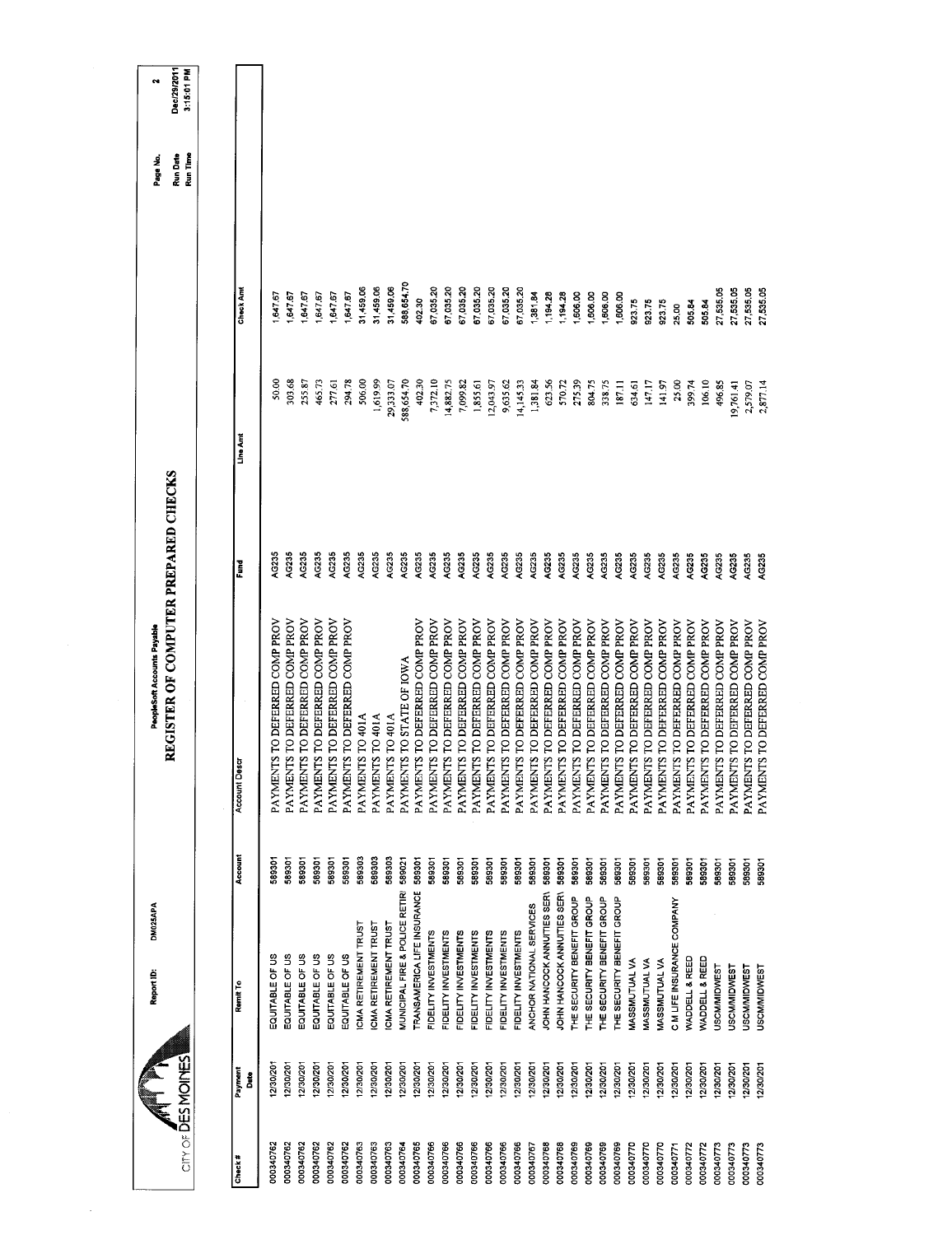| City of DES MOINES     |                        | DM025APA<br>Report ID:                                   |                  | REGISTER OF COMPUTER PREPARED CHECKS<br>PeopleSoft Accounts Payable |                       |                 |                  | <b>Run Date</b><br>Run Time<br>Page No. | Dec/29/2011<br>3:15:01 PM<br>ø |
|------------------------|------------------------|----------------------------------------------------------|------------------|---------------------------------------------------------------------|-----------------------|-----------------|------------------|-----------------------------------------|--------------------------------|
|                        |                        |                                                          |                  |                                                                     |                       |                 |                  |                                         |                                |
| Check#                 | Payment<br>Date        | Remit To                                                 | Account          | <b>Account Desci</b>                                                | Fund                  | Line Amt        | Check Amt        |                                         |                                |
| 000340773              | 12/30/201              | <b>USCM/MIDWEST</b>                                      | 589301           | S TO DEFERRED COMP PROV<br>PAYMENT                                  | AC235                 | 1,239.84        | 27,535.05        |                                         |                                |
| 000340773              | 12/30/201              | <b>USCM/MIDWEST</b>                                      | 589301           | PAYMENTS TO DEFERRED COMP PROV                                      | AG235                 | 580.74          | 27,535.05        |                                         |                                |
| 000340774              | 12/30/201              | NATIONAL DRIVE                                           | 589056           | PAYMENTS TO TEAMSTERS LOCAL 90                                      | AG235                 | 54.00           | 54.00            |                                         |                                |
| 000340775              | 12/30/201              | AMERICAN FAMILY LIFE ASSURAN                             | 589148           | Payments to AFLAC                                                   | AG235                 | 394.23          | 394.23           |                                         |                                |
| 000340776              | 12/30/201              | AFSCME PEOPLE                                            | 589056           | PAYMENTS TO TEAMSTERS LOCAL 90                                      | AG235                 | 20.96           | 20.96            |                                         |                                |
| 000340777              | 12/30/201              | ANIMAL LIFELINE OF IOWA INC                              | 589132           | PAYMENTS TO ANIMAL LIFELINE                                         | AG235                 | 267.00          | 267.00           |                                         |                                |
| 000340779<br>000340778 | 12/30/201<br>12/30/201 | ANIMAL RESCUE LEAGUE OF IOW<br>ALTOONA COMMUNITY SERVICE | 589120<br>589122 | PAYMENTS TO ALTOONA YMCA                                            | AC235                 | 438.50          | 438.50           |                                         |                                |
| 000340780              | 12/30/201              | CITY OF DES MOINES                                       | 589146           | PAYMENTS TO ARLIA                                                   | AC235<br>AC238        | 628.44          | 628.44           |                                         |                                |
| 000340781              | 12/30/201              | FOOD BANK OF IOWA                                        | 589134           | TO FOOD BANK OF IOWA<br>PAYMENTS TO CEMETERY PLOTS<br>PAYMENT       | AG235                 | 59.36<br>423.09 | 423.09<br>59.36  |                                         |                                |
| 000340782              | 12/30/201              | FRIENDS OF GREATER DES MOIN                              | 589137           | PAYMENTS TO FRIENDS OF GTR DM                                       | AG235                 | 195.58          | 195.58           |                                         |                                |
| 000340783              | 12/30/201              | DES MOINES FIRE DEPARTMENT                               | 589071           | PAYMENTS TO: FIRE CREDIT UNIO                                       | AG235                 | 72,471.61       | 72,471.61        |                                         |                                |
| 000340784              | 2/30/201               | GREATER DES MOINES HABITAT I                             | 589135           | PYMT GTR DM HABITAT FOR HUMANI                                      | AG235                 | 286.50          | 286.50           |                                         |                                |
| 000340785              | 12/30/201              | FAMILY SUPPORT PAYMENT CEN                               | 529680           | GARNISHMENT                                                         | AG201                 | 386.74          | 386.74           |                                         |                                |
| 000340786              | 12/30/201              | POLK COUNTY SHERIFF                                      | 529680           | GARNISHMENT                                                         | <b>AG201</b>          | 1,063.32        | 1,063.32         |                                         |                                |
| 000340787              | 12/30/201              | KANSAS PAYMENT CENTER                                    | 529680           | <b>GARNISHMENT</b>                                                  | <b>AG201</b>          | 207.69          | 207.69           |                                         |                                |
| 000340788              | 2/30/201               | ALBERT C WARFORD TRUSTEE-2                               | 529680           | GARNISHMENT                                                         | <b>AG201</b>          | 703.85          | 703,85           |                                         |                                |
| 000340789              | 12/30/201              | IA COLLEGE STUDENT AID COMM                              | 529680           | GARNISHMENT                                                         | <b>AG201</b>          | 23.08           | 23.08            |                                         |                                |
| 000340790              | 12/30/201              | COLLECTION SERVICE CENTER-3                              | 529680           | GARNISHMENT                                                         | AG201                 | 27,802.56       | 27,802.56        |                                         |                                |
| 000340791              | 12/30/201              | US DEPARTMENT OF EDUCATION                               | 529680           | <b>GARNISHMENT</b>                                                  | AG201                 | 538.29          | 538.29           |                                         |                                |
| 000340792              | 12/30/201              | MICHIGAN SDU                                             | 529680           | GARNISHMENT                                                         | <b>AG201</b>          | 438.16          | 438.16           |                                         |                                |
| 000340793              | 12/30/201              | FAMILY SUPPORT REGISTRY                                  | 529680           | GARNISHMENT                                                         | AG201                 | 226.15          | 226.15           |                                         |                                |
| 000340794              | 2/30/201               | <b>WINDHAM PROFESSIONALS INC</b>                         | 529680           | GARNISHMENT                                                         | <b>AG201</b>          | 204.32          | 204.32           |                                         |                                |
| 000340795              | 12/30/201              | CITY OF DES MOINES                                       | 529680           | GARNISHMENT                                                         | AG201                 | 214.00          | 214.00           |                                         |                                |
| 000340796<br>162008000 | 12/30/201<br>2/30/201  | DIVERSIFIED COLLECTION SERVI-<br>STATE DISBURSEMENT UNIT | 529680<br>529680 | GARNISHMENT                                                         | AG201<br><b>AG201</b> | 483.82          | 483.82<br>200.00 |                                         |                                |
| 000340798              | 12/30/201              | <b>RS-ACS SUPPORT</b>                                    | 529680           | GARNISHMENT                                                         | <b>AG201</b>          | 200.00          | 490.06           |                                         |                                |
| 000340799              | 12/30/201              |                                                          | 529680           | GARNISHMENT                                                         |                       | 490.06          |                  |                                         |                                |
|                        |                        | OWA DEPT OF REVENUE AND FIN                              |                  | GARNISHMENT                                                         | AG201                 | 250,00          | 250.00           |                                         |                                |
| 009440800              | 12/30/201              | MN CHILD SUPPORT PAYMENT CT                              | 529680           | GARNISHMENT                                                         | <b>NG201</b>          | 350.71          | 350.71           |                                         |                                |
| 000340801              | 12/30/201              | NEBRASKA CHILD SUPPORT PAY                               | 529680           | GARNISHMENT                                                         | AG201                 | 276.92          | 276.92           |                                         |                                |
| 000340802              | 12/30/201              | OHIO CHILD SUPPORT PAYMENT                               | 529680           | <b>GARNISHMENT</b>                                                  | AG201                 | 345.00          | 345.00           |                                         |                                |
| 000340803              | 12/30/201              | COMMUNITY SERVICES FUND - HI                             | 589136           | PAYMENT TO HOLIDAY FOOD PROGRA                                      | AG235                 | 130,67          | 130.67           |                                         |                                |
| 000340804              | 12/30/201              | HOSPICE OF CENTRAL IOWA                                  | 589138           | TO HOSPICE OF CNTRL IA<br>PAYMENT                                   | AG235                 | 432.75          | 432.75           |                                         |                                |
| 000340805              | 12/30/201              | <b>OWA SHARES</b>                                        | 589083           | PAYMENT TO IOWA SHARES DONATIO                                      | AG235                 | 106.00          | 106.00           |                                         |                                |
| 000340806              | 12/30/201              | <b>IPERS</b>                                             | 589021           | PAYMENTS TO STATE OF IOWA                                           | AG235                 | 330,031.52      | 330,031.52       |                                         |                                |
|                        |                        |                                                          |                  |                                                                     |                       |                 |                  |                                         |                                |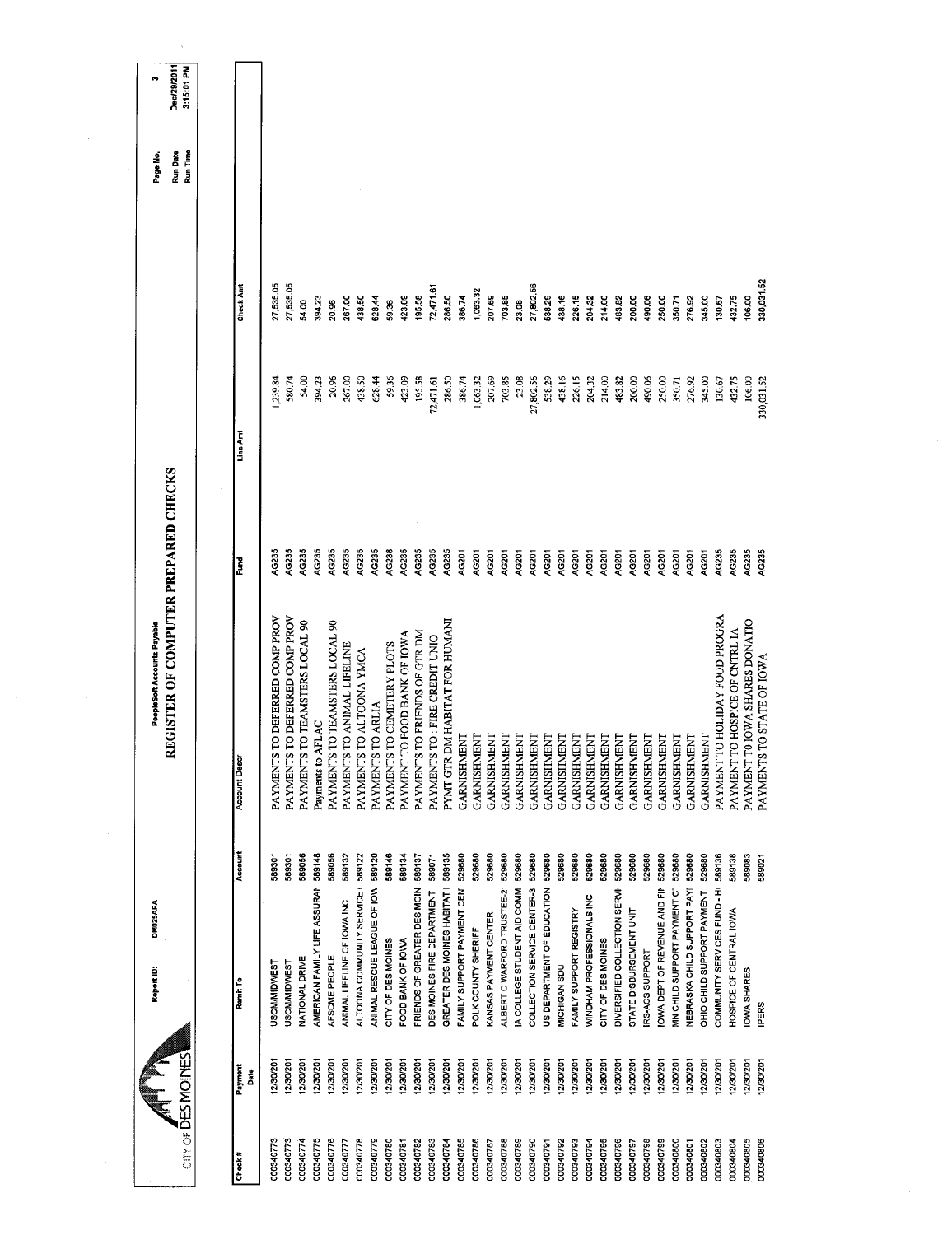| 116,306.56<br>185,929.39<br>34,099.20<br>34,099.20<br><b>Check Amt</b><br>30,331.49<br>2,860.00<br>2,361.33<br>7,949.00<br>1,044.88<br>2,109.12<br>6,964.55<br>1,000.00<br>597.80<br>312.00<br>716.00<br>750.00<br>110.00<br>183.48<br>135.00<br>750.00<br>750.00<br>635.24<br>134.00<br>750.00<br>170.00<br>155.34<br>49721<br>53,21<br>88.42<br>75.00<br>41.15<br>30.00<br>24.56<br>15.00<br>66.06<br>2,860.00<br>185,929.39<br>7,949.00<br>400.00<br>350,00<br>110,00<br>24.56<br>30,331.49<br>312.00<br>16,306.56<br>12,760.08<br>716.00<br>597.80<br>88.42<br>1,044.88<br>170.00<br>30.00<br>41.15<br>66.06<br>183.48<br>135.00<br>750.00<br>750,00<br>75.00<br>134.00<br>2,361.33<br>21,339.12<br>2,109.12<br>635.24<br>6,964.55<br>155.34<br>15.00<br>1,000.00<br>113.25<br>497.21<br>Line Amt<br>AG235<br>AG235<br>AG235<br>AG235<br>AC235<br>4G235<br>AG235<br>AG235<br>AG235<br>AG235<br>AG235<br>AG235<br>GE005<br>AG235<br>AG235<br>GEOD1<br>SP875<br>SP875<br>SP340<br>GEOOT<br>SP875<br>GE001<br>GE001<br>GE001<br>GEOOT<br>GE001<br>EN151<br>GEOOT<br>SPO27<br>SP751<br>AG251<br>EN101<br>SP321<br>EN <sub>151</sub><br>SP321<br>Fund<br>PAYMENTS TO YMCA MEMBERSHIP DU<br>PAYMENTS TO UNITED WAY CAMPAIG<br>PAYMENTS TO UNITED NEGRO COLLE<br>PAYMENTS TO DM METRO CREDIT UN<br>PAYMENTS TO KIWANIS MIRACLE LE<br>PAYMENTS TO TELCO CREDIT UNION<br>PAYMENTS TO POLICE CREDIT UNIO<br>PAYMENTS TO POLICE CR U INSURA<br>PAYMENTS TO POLICE BURIAL & PR<br>PYMENTS TO POL CRU-WTLIFTING<br>PAYMENTS TO MEA UNION DUES<br>PAYMENTS TO LIBRARY BOARD<br>Maps, Reference Boo<br>Legal Settlements & Awards-Tor<br>Legal Settlements & Awards-Tor<br>And Professional S<br>Consultants And Professional S<br>Holiday Food Assistance Pgm<br>Due from/toAirport Authority<br>Customer Reimburse-Sewers<br>PAYMENTS TO PEHP<br>PAYMENTS TO PEHP<br>Prepaid expense-travel<br>Prepaid expense-travel<br>Prepaid expense-travel<br>Licenses And Permits<br><b>Grant Pass-Through</b><br>Account Desc |                                                                    | DM025APA<br>Report ID: | REGISTER OF COMPUTER PREPARED CHECKS<br>PeopleSoft Accounts Payable |  | Run Date<br>Run Time<br>Page No. | Dec/29/2011<br>3:15:01 PM<br>d |
|-------------------------------------------------------------------------------------------------------------------------------------------------------------------------------------------------------------------------------------------------------------------------------------------------------------------------------------------------------------------------------------------------------------------------------------------------------------------------------------------------------------------------------------------------------------------------------------------------------------------------------------------------------------------------------------------------------------------------------------------------------------------------------------------------------------------------------------------------------------------------------------------------------------------------------------------------------------------------------------------------------------------------------------------------------------------------------------------------------------------------------------------------------------------------------------------------------------------------------------------------------------------------------------------------------------------------------------------------------------------------------------------------------------------------------------------------------------------------------------------------------------------------------------------------------------------------------------------------------------------------------------------------------------------------------------------------------------------------------------------------------------------------------------------------------------------------------------------------------------------------------------------------------------------------------------------------------------------------------------------------------------|--------------------------------------------------------------------|------------------------|---------------------------------------------------------------------|--|----------------------------------|--------------------------------|
|                                                                                                                                                                                                                                                                                                                                                                                                                                                                                                                                                                                                                                                                                                                                                                                                                                                                                                                                                                                                                                                                                                                                                                                                                                                                                                                                                                                                                                                                                                                                                                                                                                                                                                                                                                                                                                                                                                                                                                                                             |                                                                    |                        |                                                                     |  |                                  |                                |
|                                                                                                                                                                                                                                                                                                                                                                                                                                                                                                                                                                                                                                                                                                                                                                                                                                                                                                                                                                                                                                                                                                                                                                                                                                                                                                                                                                                                                                                                                                                                                                                                                                                                                                                                                                                                                                                                                                                                                                                                             | Account<br>Remit To                                                |                        |                                                                     |  |                                  |                                |
|                                                                                                                                                                                                                                                                                                                                                                                                                                                                                                                                                                                                                                                                                                                                                                                                                                                                                                                                                                                                                                                                                                                                                                                                                                                                                                                                                                                                                                                                                                                                                                                                                                                                                                                                                                                                                                                                                                                                                                                                             | 589139<br>KIWANIS MIRACLE LEAGUE                                   |                        |                                                                     |  |                                  |                                |
|                                                                                                                                                                                                                                                                                                                                                                                                                                                                                                                                                                                                                                                                                                                                                                                                                                                                                                                                                                                                                                                                                                                                                                                                                                                                                                                                                                                                                                                                                                                                                                                                                                                                                                                                                                                                                                                                                                                                                                                                             | 589118<br>LIBRARY BOARD FOUNDATION FL                              |                        |                                                                     |  |                                  |                                |
|                                                                                                                                                                                                                                                                                                                                                                                                                                                                                                                                                                                                                                                                                                                                                                                                                                                                                                                                                                                                                                                                                                                                                                                                                                                                                                                                                                                                                                                                                                                                                                                                                                                                                                                                                                                                                                                                                                                                                                                                             | MUNICIPAL EMPLOYEES ASSOCIA 589092                                 |                        |                                                                     |  |                                  |                                |
|                                                                                                                                                                                                                                                                                                                                                                                                                                                                                                                                                                                                                                                                                                                                                                                                                                                                                                                                                                                                                                                                                                                                                                                                                                                                                                                                                                                                                                                                                                                                                                                                                                                                                                                                                                                                                                                                                                                                                                                                             | 589125<br>NATIONWIDE TRUST COMPANY, F 589117<br>METRO CREDIT UNION |                        |                                                                     |  |                                  |                                |
|                                                                                                                                                                                                                                                                                                                                                                                                                                                                                                                                                                                                                                                                                                                                                                                                                                                                                                                                                                                                                                                                                                                                                                                                                                                                                                                                                                                                                                                                                                                                                                                                                                                                                                                                                                                                                                                                                                                                                                                                             | 589117<br>NATIONWIDE TRUST COMPANY, F                              |                        |                                                                     |  |                                  |                                |
|                                                                                                                                                                                                                                                                                                                                                                                                                                                                                                                                                                                                                                                                                                                                                                                                                                                                                                                                                                                                                                                                                                                                                                                                                                                                                                                                                                                                                                                                                                                                                                                                                                                                                                                                                                                                                                                                                                                                                                                                             | 589095<br>DES MOINES POLICE OFFICERS C                             |                        |                                                                     |  |                                  |                                |
|                                                                                                                                                                                                                                                                                                                                                                                                                                                                                                                                                                                                                                                                                                                                                                                                                                                                                                                                                                                                                                                                                                                                                                                                                                                                                                                                                                                                                                                                                                                                                                                                                                                                                                                                                                                                                                                                                                                                                                                                             | 589098<br>DES MOINES POLICE OFFICERS (                             |                        |                                                                     |  |                                  |                                |
|                                                                                                                                                                                                                                                                                                                                                                                                                                                                                                                                                                                                                                                                                                                                                                                                                                                                                                                                                                                                                                                                                                                                                                                                                                                                                                                                                                                                                                                                                                                                                                                                                                                                                                                                                                                                                                                                                                                                                                                                             | 589101<br>DES MOINES BURIAL ASSOCIATIC                             |                        |                                                                     |  |                                  |                                |
|                                                                                                                                                                                                                                                                                                                                                                                                                                                                                                                                                                                                                                                                                                                                                                                                                                                                                                                                                                                                                                                                                                                                                                                                                                                                                                                                                                                                                                                                                                                                                                                                                                                                                                                                                                                                                                                                                                                                                                                                             | 589097<br>DES MOINES POLICE OFFICERS (                             |                        |                                                                     |  |                                  |                                |
|                                                                                                                                                                                                                                                                                                                                                                                                                                                                                                                                                                                                                                                                                                                                                                                                                                                                                                                                                                                                                                                                                                                                                                                                                                                                                                                                                                                                                                                                                                                                                                                                                                                                                                                                                                                                                                                                                                                                                                                                             | 589107<br>FINANCIAL PLUS CREDIT UNION                              |                        |                                                                     |  |                                  |                                |
|                                                                                                                                                                                                                                                                                                                                                                                                                                                                                                                                                                                                                                                                                                                                                                                                                                                                                                                                                                                                                                                                                                                                                                                                                                                                                                                                                                                                                                                                                                                                                                                                                                                                                                                                                                                                                                                                                                                                                                                                             | 589110<br>UNITED NEGRO COLLEGE FUND                                |                        |                                                                     |  |                                  |                                |
|                                                                                                                                                                                                                                                                                                                                                                                                                                                                                                                                                                                                                                                                                                                                                                                                                                                                                                                                                                                                                                                                                                                                                                                                                                                                                                                                                                                                                                                                                                                                                                                                                                                                                                                                                                                                                                                                                                                                                                                                             | 589113<br>UNITED WAY OF CENTRAL IOWA                               |                        |                                                                     |  |                                  |                                |
|                                                                                                                                                                                                                                                                                                                                                                                                                                                                                                                                                                                                                                                                                                                                                                                                                                                                                                                                                                                                                                                                                                                                                                                                                                                                                                                                                                                                                                                                                                                                                                                                                                                                                                                                                                                                                                                                                                                                                                                                             | 589119<br>RIVERFRONT YMCA                                          |                        |                                                                     |  |                                  |                                |
|                                                                                                                                                                                                                                                                                                                                                                                                                                                                                                                                                                                                                                                                                                                                                                                                                                                                                                                                                                                                                                                                                                                                                                                                                                                                                                                                                                                                                                                                                                                                                                                                                                                                                                                                                                                                                                                                                                                                                                                                             | Consultants<br>521020<br><b>DIGITAL MATTERS</b>                    |                        |                                                                     |  |                                  |                                |
|                                                                                                                                                                                                                                                                                                                                                                                                                                                                                                                                                                                                                                                                                                                                                                                                                                                                                                                                                                                                                                                                                                                                                                                                                                                                                                                                                                                                                                                                                                                                                                                                                                                                                                                                                                                                                                                                                                                                                                                                             | 521020<br>DIGITAL MATTERS                                          |                        |                                                                     |  |                                  |                                |
|                                                                                                                                                                                                                                                                                                                                                                                                                                                                                                                                                                                                                                                                                                                                                                                                                                                                                                                                                                                                                                                                                                                                                                                                                                                                                                                                                                                                                                                                                                                                                                                                                                                                                                                                                                                                                                                                                                                                                                                                             | General Office<br>531010<br>NYLA WOBIG                             |                        |                                                                     |  |                                  |                                |
|                                                                                                                                                                                                                                                                                                                                                                                                                                                                                                                                                                                                                                                                                                                                                                                                                                                                                                                                                                                                                                                                                                                                                                                                                                                                                                                                                                                                                                                                                                                                                                                                                                                                                                                                                                                                                                                                                                                                                                                                             | General Office<br>531010<br>LINDA ROE                              |                        |                                                                     |  |                                  |                                |
|                                                                                                                                                                                                                                                                                                                                                                                                                                                                                                                                                                                                                                                                                                                                                                                                                                                                                                                                                                                                                                                                                                                                                                                                                                                                                                                                                                                                                                                                                                                                                                                                                                                                                                                                                                                                                                                                                                                                                                                                             | Training<br>562050<br>TERRY DEMARCE                                |                        |                                                                     |  |                                  |                                |
|                                                                                                                                                                                                                                                                                                                                                                                                                                                                                                                                                                                                                                                                                                                                                                                                                                                                                                                                                                                                                                                                                                                                                                                                                                                                                                                                                                                                                                                                                                                                                                                                                                                                                                                                                                                                                                                                                                                                                                                                             | 521085<br>SHANNON BILLS                                            |                        |                                                                     |  |                                  |                                |
|                                                                                                                                                                                                                                                                                                                                                                                                                                                                                                                                                                                                                                                                                                                                                                                                                                                                                                                                                                                                                                                                                                                                                                                                                                                                                                                                                                                                                                                                                                                                                                                                                                                                                                                                                                                                                                                                                                                                                                                                             | 104041<br>BRADLEY YOUNGBLUT                                        |                        |                                                                     |  |                                  |                                |
|                                                                                                                                                                                                                                                                                                                                                                                                                                                                                                                                                                                                                                                                                                                                                                                                                                                                                                                                                                                                                                                                                                                                                                                                                                                                                                                                                                                                                                                                                                                                                                                                                                                                                                                                                                                                                                                                                                                                                                                                             | 104041<br>104041<br>CORDELL MILLER<br>MIKEL JOHNSON                |                        |                                                                     |  |                                  |                                |
|                                                                                                                                                                                                                                                                                                                                                                                                                                                                                                                                                                                                                                                                                                                                                                                                                                                                                                                                                                                                                                                                                                                                                                                                                                                                                                                                                                                                                                                                                                                                                                                                                                                                                                                                                                                                                                                                                                                                                                                                             | 104031<br>CITY OF DES MOINES                                       |                        |                                                                     |  |                                  |                                |
|                                                                                                                                                                                                                                                                                                                                                                                                                                                                                                                                                                                                                                                                                                                                                                                                                                                                                                                                                                                                                                                                                                                                                                                                                                                                                                                                                                                                                                                                                                                                                                                                                                                                                                                                                                                                                                                                                                                                                                                                             | Legal<br>521030<br>CLERK OF COURT                                  |                        |                                                                     |  |                                  |                                |
|                                                                                                                                                                                                                                                                                                                                                                                                                                                                                                                                                                                                                                                                                                                                                                                                                                                                                                                                                                                                                                                                                                                                                                                                                                                                                                                                                                                                                                                                                                                                                                                                                                                                                                                                                                                                                                                                                                                                                                                                             | Legal<br>521030<br>CLERK OF COURT                                  |                        |                                                                     |  |                                  |                                |
|                                                                                                                                                                                                                                                                                                                                                                                                                                                                                                                                                                                                                                                                                                                                                                                                                                                                                                                                                                                                                                                                                                                                                                                                                                                                                                                                                                                                                                                                                                                                                                                                                                                                                                                                                                                                                                                                                                                                                                                                             | Legal<br>521030<br>CLERK OF COURT                                  |                        |                                                                     |  |                                  |                                |
|                                                                                                                                                                                                                                                                                                                                                                                                                                                                                                                                                                                                                                                                                                                                                                                                                                                                                                                                                                                                                                                                                                                                                                                                                                                                                                                                                                                                                                                                                                                                                                                                                                                                                                                                                                                                                                                                                                                                                                                                             | Training<br>562050<br><b>USBANK</b>                                |                        |                                                                     |  |                                  |                                |
|                                                                                                                                                                                                                                                                                                                                                                                                                                                                                                                                                                                                                                                                                                                                                                                                                                                                                                                                                                                                                                                                                                                                                                                                                                                                                                                                                                                                                                                                                                                                                                                                                                                                                                                                                                                                                                                                                                                                                                                                             | 521100<br>POLK COUNTY TREASURER                                    |                        |                                                                     |  |                                  |                                |
|                                                                                                                                                                                                                                                                                                                                                                                                                                                                                                                                                                                                                                                                                                                                                                                                                                                                                                                                                                                                                                                                                                                                                                                                                                                                                                                                                                                                                                                                                                                                                                                                                                                                                                                                                                                                                                                                                                                                                                                                             | 529410<br>ENTERPRISE RENT A CAR                                    |                        |                                                                     |  |                                  |                                |
|                                                                                                                                                                                                                                                                                                                                                                                                                                                                                                                                                                                                                                                                                                                                                                                                                                                                                                                                                                                                                                                                                                                                                                                                                                                                                                                                                                                                                                                                                                                                                                                                                                                                                                                                                                                                                                                                                                                                                                                                             | 529410<br>ENTERPRISE RENT A CAR                                    |                        |                                                                     |  |                                  |                                |
|                                                                                                                                                                                                                                                                                                                                                                                                                                                                                                                                                                                                                                                                                                                                                                                                                                                                                                                                                                                                                                                                                                                                                                                                                                                                                                                                                                                                                                                                                                                                                                                                                                                                                                                                                                                                                                                                                                                                                                                                             | 527500<br>A DEPARTMENT OF AGRICULTUR                               |                        |                                                                     |  |                                  |                                |
|                                                                                                                                                                                                                                                                                                                                                                                                                                                                                                                                                                                                                                                                                                                                                                                                                                                                                                                                                                                                                                                                                                                                                                                                                                                                                                                                                                                                                                                                                                                                                                                                                                                                                                                                                                                                                                                                                                                                                                                                             | Magazines,<br>531020<br>N.A.D.A. APPRAISAL GUIDES                  |                        |                                                                     |  |                                  |                                |
|                                                                                                                                                                                                                                                                                                                                                                                                                                                                                                                                                                                                                                                                                                                                                                                                                                                                                                                                                                                                                                                                                                                                                                                                                                                                                                                                                                                                                                                                                                                                                                                                                                                                                                                                                                                                                                                                                                                                                                                                             | 529390<br>ALBERT J WILLIAMS                                        |                        |                                                                     |  |                                  |                                |
|                                                                                                                                                                                                                                                                                                                                                                                                                                                                                                                                                                                                                                                                                                                                                                                                                                                                                                                                                                                                                                                                                                                                                                                                                                                                                                                                                                                                                                                                                                                                                                                                                                                                                                                                                                                                                                                                                                                                                                                                             | General Office<br>531010<br>HYVEE (WESTOWN PKWY)                   |                        |                                                                     |  |                                  |                                |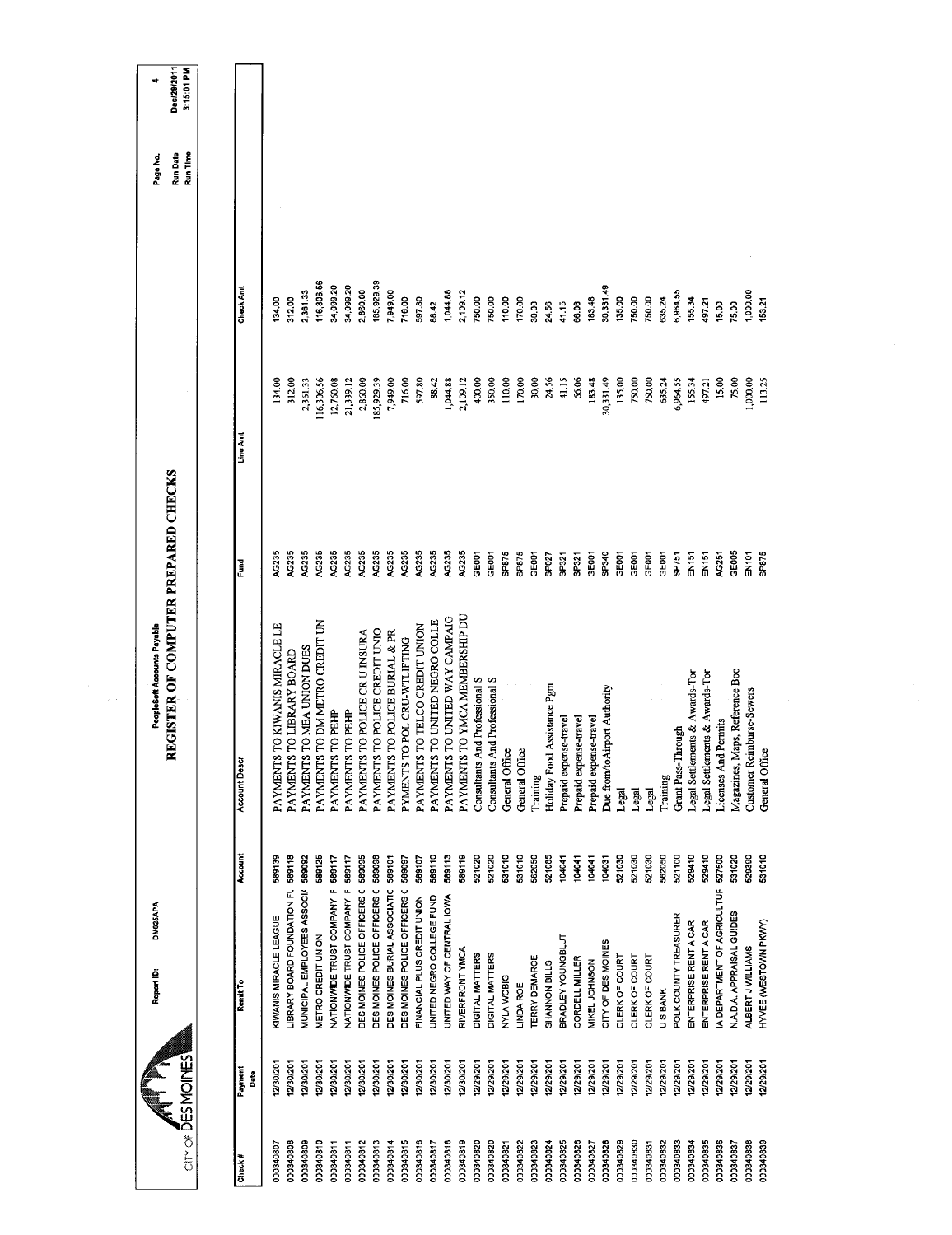|                        | <b>DM025APA</b><br>Report ID:    |         | REGISTER OF COMPUTER PREPARED CHECKS<br>PeopleSoft Accounts Payable |                   |            |           | Page No.                    | o                         |
|------------------------|----------------------------------|---------|---------------------------------------------------------------------|-------------------|------------|-----------|-----------------------------|---------------------------|
| City of DES MOINES     |                                  |         |                                                                     |                   |            |           | <b>Run Date</b><br>Run Time | Dec/29/2011<br>3:15:01 PM |
|                        |                                  |         |                                                                     |                   |            |           |                             |                           |
| Payment<br>å<br>Check# | Remit To                         | Account | Account Descr                                                       | Ēund              | Line Amt   | Check Amt |                             |                           |
| 12/29/20<br>000340839  | HYVEE (WESTOWN PKWY)             | 527600  | And Other Foods<br>Restaurant                                       | SP875             | 39.96      | 53.21     |                             |                           |
| 12/29/201<br>000340840 | IOWA PROCESS SERVICE             | 521030  | Legal                                                               | GE001             | 44,00      | 44.00     |                             |                           |
| 12/29/201<br>000340841 | COSTUME SPECIALISTS INC          | 521110  | Library Publicity And Programm                                      | SP875             | 60.00      | 60.00     |                             |                           |
| 12/29/201<br>000340842 | THOMAS HALLEN                    | 532500  | Easements<br>Temporary                                              | 4G267             | 4,100.18   | 4,100.18  |                             |                           |
| 12/29/201<br>000340843 | CATHY JONES                      | 529410  | Legal Settlements & Awards-Tor                                      | $-14151$          | 397.10     | 397.10    |                             |                           |
| 12/29/201<br>000340844 | MICHAEL MCCLEARY                 | 532500  | Temporary Easements                                                 | EN304             | 335.00     | 335.00    |                             |                           |
| 12/29/201<br>000340845 | SHENANDOAH COMMUNITY SCHC        | 529410  | Legal Settlements & Awards-Tor                                      | EN101             | 878.32     | 878.32    |                             |                           |
| 12/3/201<br>000340846  | SHARON BOLLMAN                   | 541015  | Permanent Easements                                                 | AG267             | 1,676.09   | 1,676.09  |                             |                           |
| 12/29/201<br>000340847 | MAC & P'S FARMS LLC              | 541015  | Easements<br>Permanent                                              | AG267             | 2,150.00   | 2,150.00  |                             |                           |
| 12/29/201<br>000340848 | MARCUS JAND MARY E ANDERS(541015 |         | <b>Easements</b><br>Permanent                                       | AG267             | 6,390.00   | 5,390.00  |                             |                           |
| 12/29/201<br>000340849 | HEARTLAND LAND DEVELOPMEN        | 541015  | Easements<br>Permanent                                              | AG267             | 24,000.00  | 24,000.00 |                             |                           |
| 12/29/201<br>000340850 | BRETT COX                        | 529390  | Customer Reimburse-Sewers                                           | EN101             | 1,000.00   | 1,000,00  |                             |                           |
| 12/29/201<br>000340851 | MARFISA GAULKE                   | 529390  | Customer Reimburse-Sewers                                           | EN101             | 1,000.00   | 1,000.00  |                             |                           |
| 12/29/201<br>000340852 | IZAAH KNOX                       | 529390  | Customer Reimburse-Sewers                                           | EN101             | 1,000.00   | 1,000.00  |                             |                           |
| 12/29/201<br>000340853 | QUAN TONG                        | 529390  | Customer Reimburse-Sewers                                           | <b>EN101</b>      | 1,000.00   | 1,000.00  |                             |                           |
| 12/29/201<br>000340854 | MIDAMERICAN ENERGY               | 528060  | Regular Assistance Less Than                                        | SPO33             | 121,300.00 | 21,300.00 |                             |                           |
| 12/29/201<br>000340855 | RICHARD COASH                    | 528060  | Regular Assistance Less Than                                        | SPO33             | 150.00     | 150.00    |                             |                           |
| 12/29/201<br>000340856 | ANNA WOODS                       | 528060  | Regular Assistance Less Than                                        | SP033             | 175.00     | 175.00    |                             |                           |
| 12/29/201<br>000340857 | NEIL PUTNEY                      | 528060  | Regular Assistance Less Than                                        | SPO33             | 175.00     | 175.00    |                             |                           |
| 12/29/201<br>000340858 | KAMA HOWLETT                     | 528060  | Regular Assistance Less Than                                        | SPO33             | 150.00     | 150.00    |                             |                           |
| 12/29/201<br>000340859 | STEPHANE PETERS                  | 528060  | Regular Assistance Less Than                                        | SPO33             | 175.00     | 175.00    |                             |                           |
| 12/29/201<br>000340860 | <b>TERRY PARKER</b>              | 528060  | Regular Assistance Less Than                                        | SPO33             | 175.00     | 175.00    |                             |                           |
| 12/29/201<br>000340861 | <b>TAMMY RUDE</b>                | 528060  | Regular Assistance Less Than 1                                      | SPO33             | 150,00     | 150,00    |                             |                           |
| 12/29/201<br>000340862 | LISA SHEEHAN                     | 528060  | Regular Assistance Less Than                                        | SPO33             | 150,00     | 150.00    |                             |                           |
| 12/29/201<br>000340863 | KATHY FOSTER                     | 528060  | Regular Assistance Less Than                                        | SPO <sub>3</sub>  | 75.00      | 75.00     |                             |                           |
| 12/29/201<br>000340864 | LUCINDA BRITT                    | 528060  | Regular Assistance Less Than 1                                      | SPO <sub>3</sub>  | 150,00     | 150.00    |                             |                           |
| 12/29/201<br>000340865 | HAWTHORN HILL                    | 521080  | Sub-Recipient Contr                                                 | SPO <sub>20</sub> | 2,300.00   | 2,300.00  |                             |                           |
| 12/29/201<br>000340866 | YOUTH & SHELTER SERVICES         | 521080  | Sub-Recipient Contr                                                 | SP <sub>039</sub> | 7,644.12   | 7,644.12  |                             |                           |
| 12/29/201<br>000340867 | SHERIFF OF WOODBURY COUNTY       | 521080  | Sub-Recipient Contr                                                 | SP751             | 1,646.90   | 1,646.90  |                             |                           |
| 12/29/201<br>000340868 | WEST DES MOINES HUMAN SERV       | 521080  | Sub-Recipient Contr                                                 | SP <sub>039</sub> | 22,164.07  | 22,164.07 |                             |                           |
| 12/29/201<br>000340869 | AMPCO SYSTEM PARKING             | 527080  | Parking Space Rental                                                | GE <sub>001</sub> | 320.00     | 320.00    |                             |                           |
| 12/29/201<br>000340870 | PRIMARY HEALTH CARE CLINIC IN    | 521080  | Sub-Recipient Contr                                                 | SP020             | 917.00     | 917.00    |                             |                           |
| 2/29/201<br>000340871  | NSTITUTE FOR SOCIAL & ECONO      | 521080  | Sub-Recipient Contr                                                 | SPO <sub>20</sub> | 1,334.94   | 1,334.94  |                             |                           |
| 12/29/201<br>000340872 | OWA INSTITUTE FOR COMMUNIT       | 521020  | Consultants And Professional S                                      | SPO29             | 9,060.57   | 3,060.57  |                             |                           |
| 12/29/201<br>000340873 | BERNIE LORENZ RECOVERY INC       | 521080  | Sub-Recipient Contr                                                 | SP020             | 875.00     | 875.00    |                             |                           |
|                        |                                  |         |                                                                     |                   |            |           |                             |                           |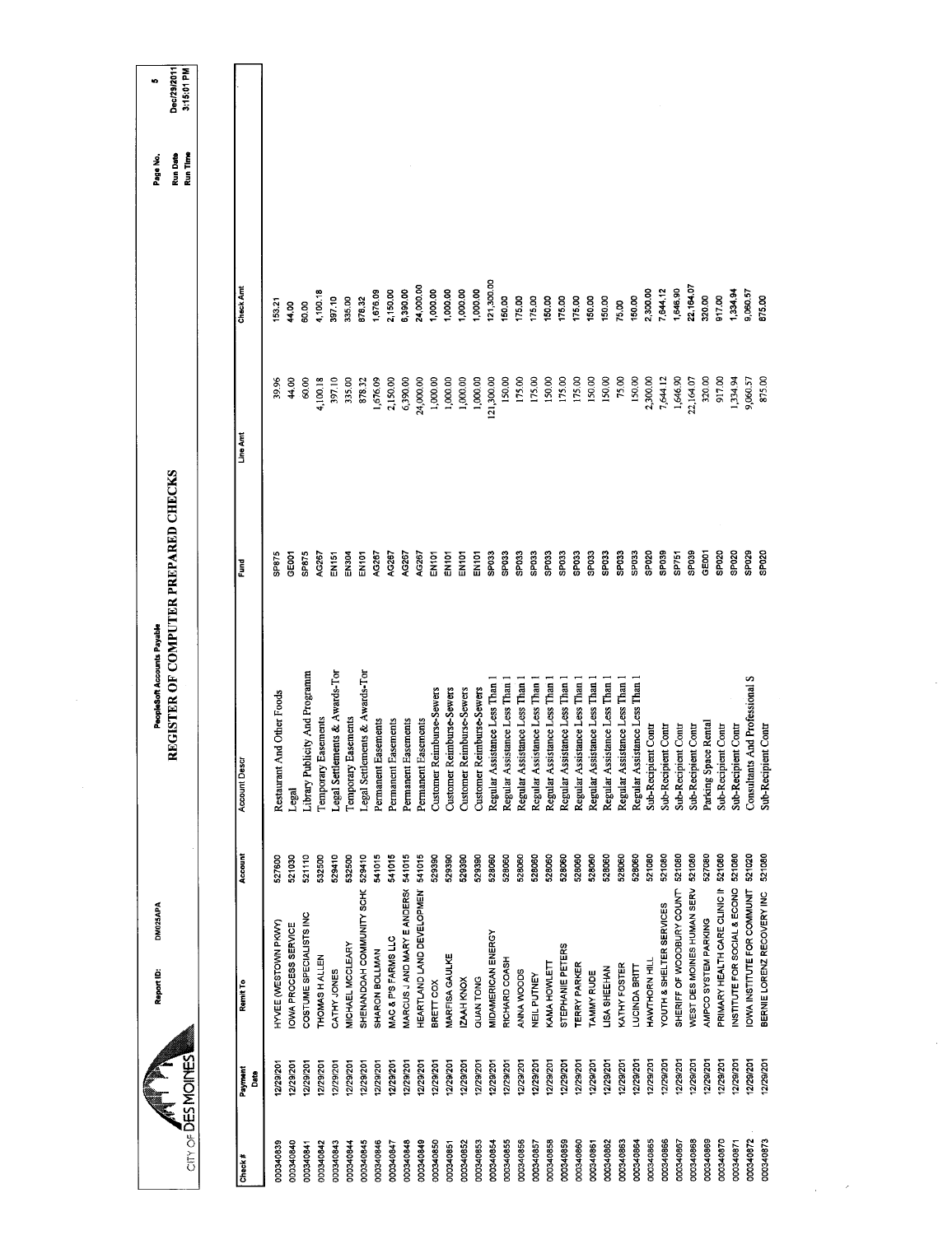| City of DES MOINES |                 | <b>DM025APA</b><br>Report ID:   |         | EGISTER OF COMPUTER PREPARED CHECKS<br>PeopleSoft Accounts Payable<br>≃ |                    |             |                  | Run Time<br>Run Date<br>Page No. | Dec/29/2011<br>3:15:01 PM<br>٠ |
|--------------------|-----------------|---------------------------------|---------|-------------------------------------------------------------------------|--------------------|-------------|------------------|----------------------------------|--------------------------------|
| Check#             | Payment<br>Date | Remit To                        | Account | Account Descr                                                           | š                  | Line Amt    | <b>Check And</b> |                                  |                                |
| 000340874          | 12/29/20        | FIRST FRIDAY BREAKFAST CLUB     | 528005  | Contributions                                                           | GE001              | 250.00      | 250.00           |                                  |                                |
| 000340875          | 12/29/201       | CORELL CONTRACTORS INC          | 543030  | <b>Storm Sewers</b>                                                     | EN304              | 167,179.74  | 167,17974        |                                  |                                |
| 000340876          | 12/29/201       | GRIMES ASPHALT & PAVING COR     | 543060  | <b>Streets And Roadways</b>                                             | CP <sub>038</sub>  | 29,062.38   | 29,062.38        |                                  |                                |
| 000340877          | 12/29/201       | <b>TERRACON CONSULTANTS INC</b> | 521020  | Consultants And Professional S                                          | CP04D              | 520.00      | 2,241.00         |                                  |                                |
| 000340877          | 12/29/201       | TERRACON CONSULTANTS INC        | 521020  | Consultants And Professional S                                          | CPD4D              | 1,427.00    | 2,241.00         |                                  |                                |
| 000340877          | 12/29/201       | TERRACON CONSULTANTS INC        | 521020  | Consultants And Professional S                                          | CP <sub>040</sub>  | 294,00      | 2,241.00         |                                  |                                |
| 000340878          | 12/29/20        | VEENSTRA & KIMM INC             | 521020  | Consultants And Professional S                                          | EN104              | 4,958.52    | 4,958.52         |                                  |                                |
| 000340879          | 12/29/201       | NORFOLK SOUTHERN CORPORAT       | 521020  | Consultants And Professional S                                          | CP <sub>038</sub>  | 3,501.65    | 3,501.65         |                                  |                                |
| 000340880          | 12/29/20        | ARSON & LARSON CONSTRUCTI       | 543030  | <b>Storm Sewers</b>                                                     | EN304              | 705,707.82  | 705,707.82       |                                  |                                |
| 000340881          | 12/29/201       | ELDER CORPORATION               | 543080  | Other Improvements                                                      | CP040              | 21,485.03   | 21,485.03        |                                  |                                |
| 000340882          | 12/29/201       | KIRKHAM MICHAEL CONSULTING      | 521020  | Consultants And Professional S                                          | CP <sub>03</sub> 8 | 31,840.50   | 58,531.18        |                                  |                                |
| 000340882          | 12/29/201       | KIRKHAM MICHAEL CONSULTING      | 521020  | Consultants And Professional S                                          | CP <sub>038</sub>  | 24,970.68   | 58,531.18        |                                  |                                |
| 000340882          | 12/29/20        | KIRKHAM MICHAEL CONSULTING      | 521020  | Consultants And Professional S                                          | CP038              | 1,720.00    | 58,531.18        |                                  |                                |
| 000340883          | 12/29/201       | OAKVIEW CONSTRUCTION INC        | 542010  | <b>Buildings</b>                                                        | CP041              | 202, 123.75 | 202, 123.75      |                                  |                                |
| 000340884          | 12/29/201       | SYSTEMWORKS LLC                 | 521020  | Consultants And Professional S                                          | CPD4D              | 2,760.00    | 4,680.00         |                                  |                                |
| 000340884          | 12/29/201       | SYSTEMWORKS LLC                 | 521020  | Consultants And Professional S                                          | CP042              | 1,920.00    | 4,580.00         |                                  |                                |
| 000340885          | 12/29/201       | RACCOON VALLEY CONTRACTOR       | 543040  | Sanitary Sewers                                                         | AG267              | 201,652.32  | 201,652.32       |                                  |                                |
| 000340886          | 12/29/201       | VAN HAUEN & ASSOCIATES INC      | 543030  | <b>Storm Sewers</b>                                                     | <b>EN304</b>       | 79,075.12   | 79,075,12        |                                  |                                |
| 000340887          | 12/29/201       | VERIZON WIRELESS                | 525150  | Telephone Service (Cell)                                                | GE001              | 149.15      | 149.15           |                                  |                                |
| 000340888          | 12/29/201       | MIDAMERICAN ENERGY              | 525020  | And Power<br>Electric Light                                             | EN101              | 398.09      | 68,190.91        |                                  |                                |
| 000340888          | 12/29/201       | <b>MIDAMERICAN ENERGY</b>       | 525020  | And Power<br>Electric Light                                             | AG255              | 176.64      | 68,190.91        |                                  |                                |
| 000340888          | 12/29/201       | MIDAMERICAN ENERGY              | 525010  | Ğ                                                                       | AG255              | 79.96       | 68,19091         |                                  |                                |
| 000340888          | 12/29/201       | <b>MIDAMERICAN ENERGY</b>       | 525020  | And Power<br>Electric Light                                             | GE001              | 198.71      | 68,190.91        |                                  |                                |
| 000340888          | 12/29/201       | MIDAMERICAN ENERGY              | 525020  | And Power<br>Electric Light                                             | GE001              | 889.40      | 68,190.91        |                                  |                                |
| 000340888          | 12/29/201       | MIDAMERICAN ENERGY              | 525020  | And Power<br>Electric Light                                             | GE001              | 143.92      | 68,190.91        |                                  |                                |
| 000340888          | 12/29/201       | MIDAMERICAN ENERGY              | 525020  | And Power<br>Electric Light                                             | GEOOT              | 850.87      | 68,190.91        |                                  |                                |
| 000340888          | 12/29/201       | MIDAMERICAN ENERGY              | 525020  | And Power<br>Electric Light                                             | GEODT              | 19.47       | 68,190.91        |                                  |                                |
| 000340888          | 12/29/201       | MIDAMERICAN ENERGY              | 525020  | And Power<br>Electric Light                                             | GEOOT              | 19.19       | 6.061,89         |                                  |                                |
| 000340888          | 12/29/201       | MIDAMERICAN ENERGY              | 525020  | And Power<br>Electric Light                                             | GE001              | 21.14       | 68,190.91        |                                  |                                |
| 000340888          | 12/29/201       | MIDAMERICAN ENERGY              | 525020  | And Power<br>Electric Light                                             | GEODT              | 19.01       | 68,190.91        |                                  |                                |
| 000340888          | 12/29/201       | MIDAMERICAN ENERGY              | 525020  | And Power<br>Electric Light                                             | GEOOT              | 20.12       | 60.190.91        |                                  |                                |
| 000340888          | 12/29/201       | MIDAMERICAN ENERGY              | 525020  | And Power<br>Electric Light                                             | GE001              | 19.47       | 68,190.91        |                                  |                                |
| 000340888          | 12/29/201       | MIDAMERICAN ENERGY              | 525020  | And Power<br>Electric Light                                             | GE001              | 22.17       | 68,190.91        |                                  |                                |
| 000340888          | 12/29/201       | MIDAMERICAN ENERGY              | 525020  | And Power<br>Electric Light                                             | GE001              | 135.56      | 68,190.91        |                                  |                                |
| 000340888          | 12/29/201       | <b>MIDAMERICAN ENERGY</b>       | 525020  | And Power<br>Electric Light                                             | GE001              | 37.77       |                  |                                  |                                |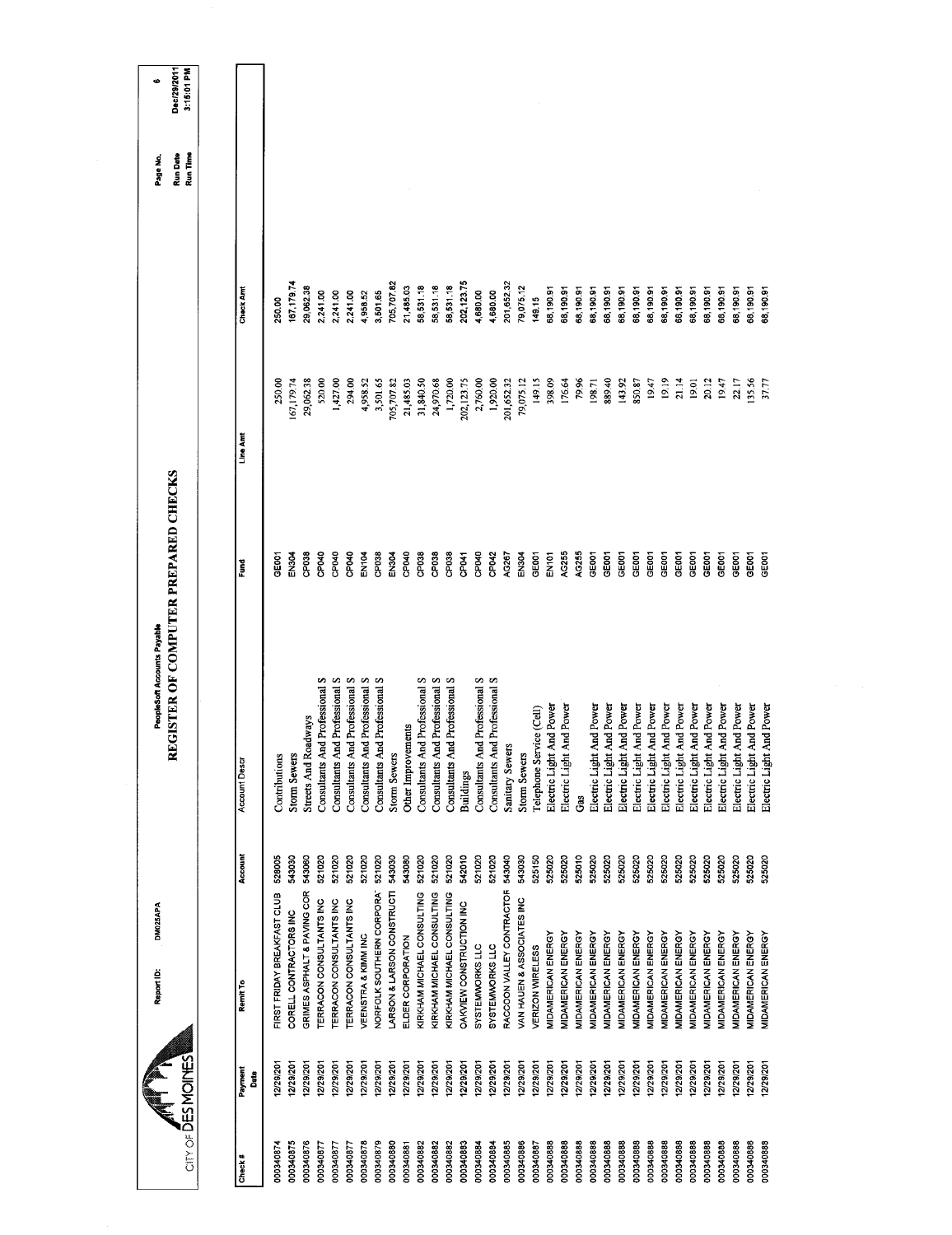| CITY OF DES MOMOINES       | DM025APA<br>Report ID:    |         | REGISTER OF COMPUTER PREPARED CHECKS<br>PeopleSoft Accounts Payable |                   |           |           | Run Date<br>Run Time<br>Page No. | Dec/29/2011<br>3:15:01 PM<br>۰. |
|----------------------------|---------------------------|---------|---------------------------------------------------------------------|-------------------|-----------|-----------|----------------------------------|---------------------------------|
|                            |                           |         |                                                                     |                   |           |           |                                  |                                 |
| Payment<br>Date<br>Check # | Remit To                  | Account | <b>Account Descr</b>                                                | š                 | Line Armt | Check Amt |                                  |                                 |
| 2/29/201<br>000340888      | <b>MIDAMERICAN ENERGY</b> | 525020  | Electric Light And Power                                            | GEDO1             | 60.90     | 58,190.91 |                                  |                                 |
| 12/29/201<br>000340888     | MIDAMERICAN ENERGY        | 525020  | ght And Power<br>Electric Li                                        | GEOOT             | 950.85    | 58,190.91 |                                  |                                 |
| 12/29/201<br>000340888     | <b>MIDAMERICAN ENERGY</b> | 525020  | Electric Light And Power                                            | GEOOT             | 388.94    | 58,190.91 |                                  |                                 |
| 12/29/201<br>000340888     | <b>MIDAMERICAN ENERGY</b> | 525020  | Electric Light And Power                                            | GE001             | 4,069.86  | 58,190.91 |                                  |                                 |
| 12/29/201<br>000340888     | MIDAMERICAN ENERGY        | 525020  | Electric Light And Power                                            | GE001             | 404.34    | 58,190.91 |                                  |                                 |
| 2/29/201<br>000340888      | MIDAMERICAN ENERGY        | 525020  | Electric Light And Power                                            | GEODT             | 2,868.47  | 58,190.91 |                                  |                                 |
| 12/29/201<br>000340888     | MIDAMERICAN ENERGY        | 525020  | Electric Light And Power                                            | GEOD1             | 5,141.15  | 58,190.91 |                                  |                                 |
| 12/29/201<br>000340888     | MIDAMERICAN ENERGY        | 525020  | Electric Light And Power                                            | GEOD1             | 76.25     | 58,190.91 |                                  |                                 |
| 2/29/201<br>000340888      | <b>MIDAMERICAN ENERGY</b> | 525020  | Electric Light And Power                                            | GEODT             | 527.89    | 6.08,190  |                                  |                                 |
| 12/29/201<br>00034088      | <b>MIDAMERICAN ENERGY</b> | 525020  | Electric Light And Power                                            | GE001             | 21.20     | 88,190.91 |                                  |                                 |
| 12/29/201<br>000340888     | MIDAMERICAN ENERGY        | 525020  | Electric Light And Power                                            | GEOOT             | 19.05     | 38,190.91 |                                  |                                 |
| 2/29/201<br>000340888      | MIDAMERICAN ENERGY        | 525020  | Electric Light And Power                                            | GEOOT             | 53.65     | 68,190.91 |                                  |                                 |
| 12/29/201<br>000340888     | MIDAMERICAN ENERGY        | 525010  | Gas                                                                 | GE001             | 198.13    | 88,190.91 |                                  |                                 |
| 12/29/201<br>000340888     | MIDAMERICAN ENERGY        | 525020  | Electric Light And Power                                            | GE001             | 402.32    | 58,190.91 |                                  |                                 |
| 12/29/201<br>000340888     | MIDAMERICAN ENERGY        | 525020  | Electric Light And Power                                            | GE001             | 70.09     | 58,190.91 |                                  |                                 |
| 12/29/201<br>000340888     | <b>MIDAMERICAN ENERGY</b> | 525020  | Electric Light And Power                                            | GE001             | 304.03    | 58,190.91 |                                  |                                 |
| 12/29/201<br>000340888     | MIDAMERICAN ENERGY        | 525020  | Electric Light And Power                                            | GE001             | 344.34    | 38,190.91 |                                  |                                 |
| 12/29/201<br>000340888     | MIDAMERICAN ENERGY        | 525020  | Electric Light And Power                                            | GE001             | 288.52    | 68,190,91 |                                  |                                 |
| 12/29/201<br>000340888     | MIDAMERICAN ENERGY        | 525020  | Electric Light And Power                                            | GE001             | 567.41    | 68,190.91 |                                  |                                 |
| 12/29/201<br>000340888     | MIDAMERICAN ENERGY        | 525020  | Electric Light And Power                                            | GE001             | 455.17    | 58,190.91 |                                  |                                 |
| 12/29/201<br>000340888     | MIDAMERICAN ENERGY        | 525020  | Electric Light And Power                                            | 19040             | 645.19    | 68,190.91 |                                  |                                 |
| 12/29/201<br>000340888     | <b>MIDAMERICAN ENERGY</b> | 525010  | Gas                                                                 | GE001             | 1,549.57  | 58,190.91 |                                  |                                 |
| 12/29/201<br>000340888     | <b>MIDAMERICAN ENERGY</b> | 525020  | Electric Light And Power                                            | IS010             | 2,342.75  | 68,190.91 |                                  |                                 |
| 12/29/201<br>000340888     | MIDAMERICAN ENERGY        | 525020  | Electric Light And Power                                            | 18010             | 331.67    | 58,190.91 |                                  |                                 |
| 12/29/201<br>000340888     | <b>MIDAMERICAN ENERGY</b> | 525020  | Electric Light And Power                                            | GE001             | 30.45     | 58,190.91 |                                  |                                 |
| 12/29/201<br>000340888     | <b>MIDAMERICAN ENERGY</b> | 525020  | Electric Light And Power                                            | GE001             | 25.88     | 58,190.91 |                                  |                                 |
| 12/29/201<br>000340888     | <b>MIDAMERICAN ENERGY</b> | 525020  | Electric Light And Power                                            | GEOOT             | 10.00     | 68,190.91 |                                  |                                 |
| 12/29/201<br>000340888     | MIDAMERICAN ENERGY        | 525020  | Electric Light And Power                                            | GE001             | 10.37     | 68,190.91 |                                  |                                 |
| 12/29/201<br>000340888     | MIDAMERICAN ENERGY        | 525020  | Electric Light And Power                                            | SP360             | 324.92    | 68,190.91 |                                  |                                 |
| 12/29/201<br>000340888     | <b>VIDAMERICAN ENERGY</b> | 525020  | Electric Light And Power                                            | SP360             | 1,802.59  | 88,190.91 |                                  |                                 |
| 12/29/201<br>000340888     | MIDAMERICAN ENERGY        | 525020  | ght And Power<br>Electric Li                                        | SP360             | 10.46     | 58,190.91 |                                  |                                 |
| 12/29/201<br>000340888     | <b>MIDAMERICAN ENERGY</b> | 525010  | Gas                                                                 | EN101             | 131.18    | 68,190.91 |                                  |                                 |
| 12/29/201<br>000340888     | MIDAMERICAN ENERGY        | 525010  | Gas                                                                 | EN101             | 128.79    | 88,190.91 |                                  |                                 |
| 12/29/201<br>00034088      | MIDAMERICAN ENERGY        | 525010  | Gas                                                                 | EN <sub>101</sub> | 81.14     | 38,190.91 |                                  |                                 |
| 12/29/201<br>000340688     | <b>MIDAMERICAN ENERGY</b> | 525020  | Electric Light And Power                                            | EN <sub>101</sub> | 127.70    | 38,190.91 |                                  |                                 |
|                            |                           |         |                                                                     |                   |           |           |                                  |                                 |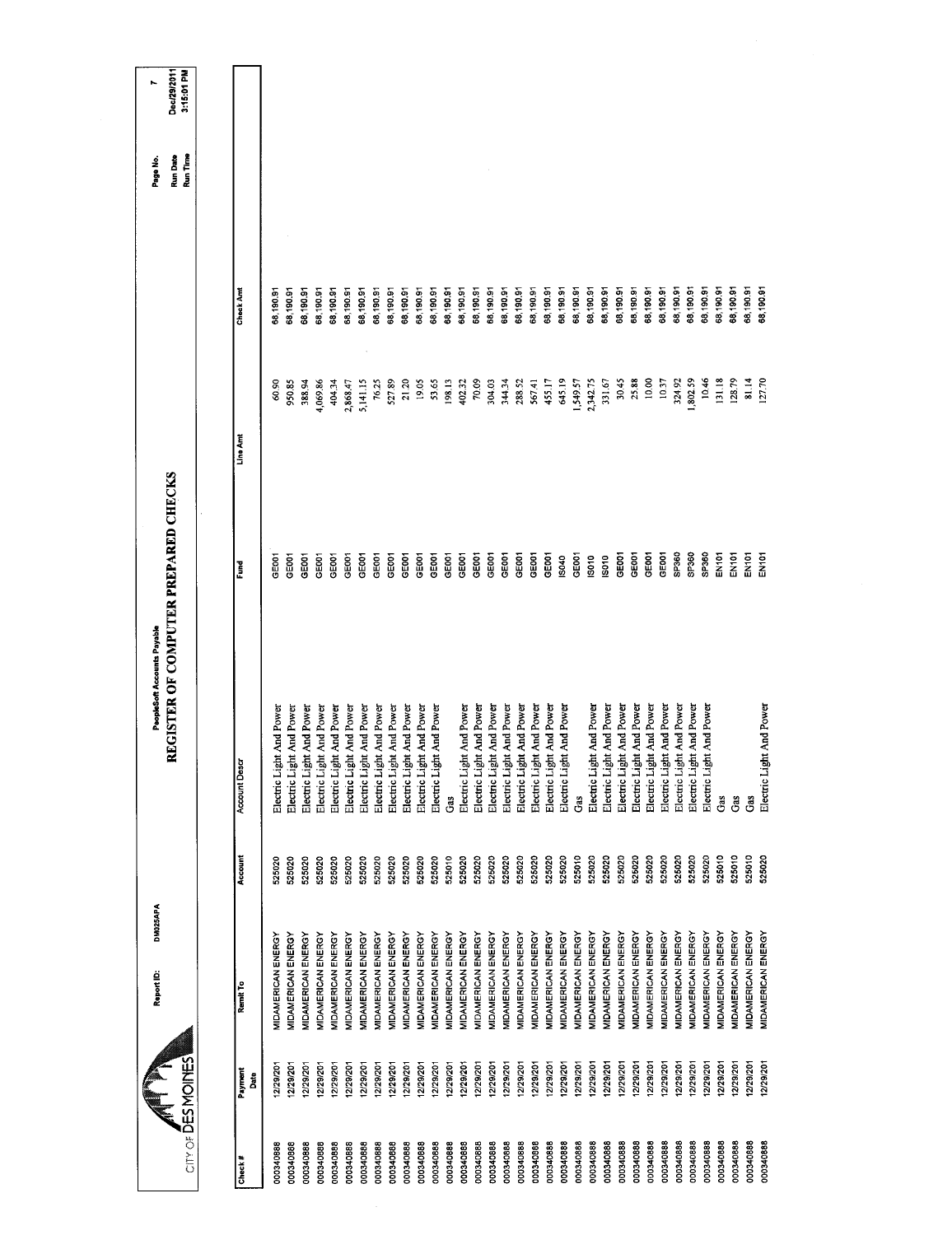|  | <b>Account Descr</b><br>Account                                |
|--|----------------------------------------------------------------|
|  | Ğ<br>525010                                                    |
|  | Electric Light And Power<br>525020                             |
|  | Electric Light And Power<br>525020                             |
|  | Electric Light And Power<br>525020                             |
|  | Electric Light And Power<br>525020                             |
|  | Electric Light And Power<br>525020                             |
|  | Electric Light And Power<br>525020                             |
|  | Electric Light And Power<br>525020                             |
|  | Electric Light And Power<br>525020                             |
|  | Gas<br>525010                                                  |
|  | Electric Light And Power<br>525020                             |
|  | Electric Light And Power<br>525020                             |
|  | Electric Light And Power<br>525020                             |
|  | Electric Light And Power<br>525020                             |
|  | Electric Light And Power<br>525020                             |
|  | Electric Light And Power<br>525020                             |
|  | Electric Light And Power<br>525020                             |
|  | Electric Light And Power<br>525020                             |
|  | Electric Light And Power<br>525020                             |
|  | Electric Light And Power<br>525020                             |
|  | Electric Light And Power<br>525020                             |
|  | Electric Light And Power<br>525020                             |
|  | Electric Light And Power<br>525020                             |
|  | Electric Light And Power<br>525020                             |
|  | Electric Light And Power<br>525020                             |
|  | Electric Light And Power<br>525020<br>525020                   |
|  | Electric Light And Power<br>525020                             |
|  | Electric Light And Power<br>Electric Light And Power<br>525020 |
|  | Electric Light And Power<br>525020                             |
|  | 525020                                                         |
|  | Electric Light And Power                                       |
|  | Electric Light And Power<br>525020                             |
|  | Electric Light And Power<br>525020                             |
|  | Electric Light And Power<br>525020                             |
|  | Electric Light And Power<br>525020                             |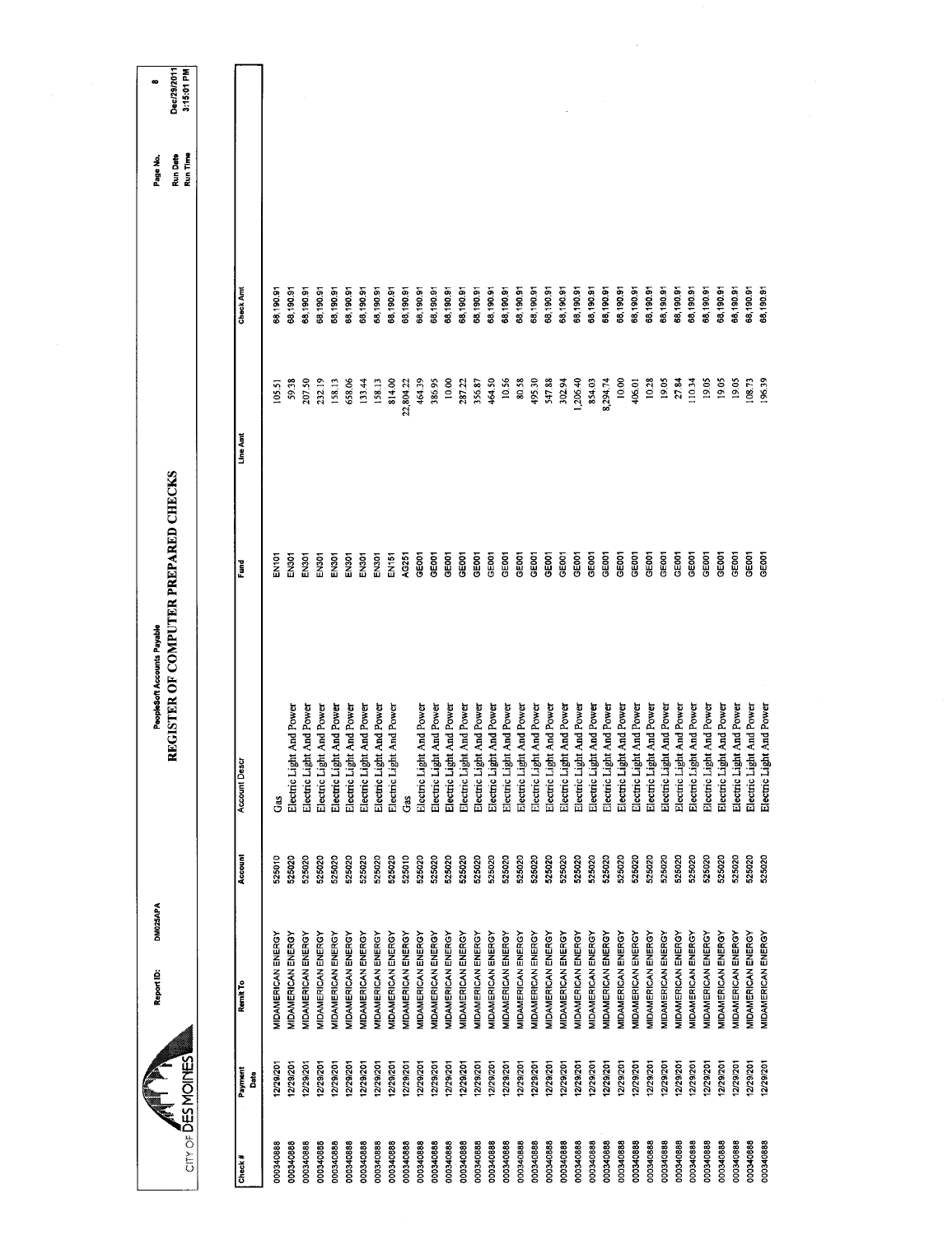|                                                  | Report ID:                                | DM025APA                            | PeopleSoft Accounts Payable                                        | REGISTER OF COMPUTER PREPARED CHECKS |                  |                     | Run Date<br>Page No | Dec/29/2011<br>œ |
|--------------------------------------------------|-------------------------------------------|-------------------------------------|--------------------------------------------------------------------|--------------------------------------|------------------|---------------------|---------------------|------------------|
| City of DESMOINES                                |                                           |                                     |                                                                    |                                      |                  |                     | Run Time            | 3:15:01 PM       |
| Payment<br>å<br>Check#                           | Remit To                                  | Account                             | <b>Account Descr</b>                                               | Fund                                 | Line Amt         | Check Amt           |                     |                  |
| 12/29/20<br>000340888                            | MIDAMERICAN ENERGY                        | 525020                              | Electric Light And Power                                           | GE001                                | 113.64           | 68,190.91           |                     |                  |
| 12/29/201<br>000340888                           | MIDAMERICAN ENERGY                        | 525020                              | Electric Light And Power                                           | GEOD1                                | 19.05            | 68,190.91           |                     |                  |
| 12/29/201<br>12/29/201<br>000340888<br>000340889 | MIDAMERICAN ENERGY<br>US CELLULAR         | 525020<br>525150                    | Electric Light And Power<br>Telephone Service (Cell)               | SP743<br>GEOD1                       | 202.80<br>122.30 | 68,190.91<br>122.30 |                     |                  |
| 12/29/201<br>000340890                           | STRAUSS SECURITY SOLUTIONS                | 532100                              | Hardware Items                                                     | GE001                                | 98.00            | 98.00               |                     |                  |
| 12/29/20<br>000340891                            | CAPITAL SANITARY SUPPLY CO II             | 532040                              | Cleaning, Janitorial And Sanit                                     | GE001                                | 43.26            | 162.30              |                     |                  |
| 12/29/20<br>000340891                            | CAPITAL SANITARY SUPPLY CO II             | 532040<br>532200                    | Cleaning, Janitorial And Sanit                                     | GEOOT                                | 119.04           | 162.30              |                     |                  |
| 12/29/201<br>12/29/201<br>000340892<br>000340892 | SHERWIN-WILLIAMS<br>SHERWIN-WILLIAMS      | 532200                              | Wood Finish Products<br><b>Wood Finish Products</b>                | CP034<br>CP034                       | 48.69<br>86.84   | 135.53<br>135.53    |                     |                  |
| 12/29/201<br>000340893                           | ABC PEST CONTROL                          | 521190                              | Services<br>Pest Control                                           | GE001                                | 150.00           | 288.00              |                     |                  |
| 12/29/201<br>000340893                           | ABC PEST CONTROL                          | 521190                              | Services<br>Pest Control                                           | GE001                                | 11.50            | 288.00              |                     |                  |
| 12/29/20<br>000340893                            | ABC PEST CONTROL                          | 521190                              | Services<br>Pest Control                                           | GEOOT                                | 11.50            | 288.00              |                     |                  |
| 12/29/201<br>12/29/201<br>000340893<br>000340893 | ABC PEST CONTROL<br>ABC PEST CONTROL      | 521190<br>521190                    | Services<br>Services<br>Pest Control<br>Pest Control               | GE001<br>GEOCT                       | 11.50<br>11.50   | 288.00<br>288.00    |                     |                  |
| 12/29/201<br>000340893                           | ABC PEST CONTROL                          | 521190                              | Services<br>Pest Control                                           | GEOD1                                | 11.50            | 288.00              |                     |                  |
| 12/29/201<br>000340893                           | ABC PEST CONTROL                          | 521190                              | Services<br>Pest Control                                           | GEOOT                                | 11.50            | 288.00              |                     |                  |
| 12/29/201<br>12/29/201<br>000340893<br>000340893 | ABC PEST CONTROL<br>ABC PEST CONTROL      | 521190<br>521190                    | Services<br>Pest Control                                           | GE001<br>GE001                       | 11.50<br>11.50   | 288,00<br>288.00    |                     |                  |
| 12/29/201<br>000340893                           | ABC PEST CONTROL                          | 521190                              | Services<br>Services<br>Pest Control<br>Pest Control               | GE001                                | 11.50            | 288,00              |                     |                  |
| 12/29/201<br>000340893                           | ABC PEST CONTROL                          | 521190                              | Services<br>Pest Control                                           | GEOD1                                | 11.50            | 288.00              |                     |                  |
| 12/29/201<br>000340893                           | ABC PEST CONTROL                          | 521190                              | Services<br>Pest Control                                           | GE001                                | 11.50            | 288.00              |                     |                  |
| 12/29/201<br>12/29/201<br>000340893<br>000340894 | BAKER AND TAYLOR INC<br>ABC PEST CONTROL  | 521190<br>531025                    | Services<br>Pest Control                                           | CP042<br>GEOD1                       | 11.50            | 288.00<br>737.03    |                     |                  |
| 12/29/201<br>000340895                           | BAKER AND TAYLOR COMPANY A                | 531025                              | Materials<br>Materials<br><b>Books/Print</b><br><b>Books/Print</b> | CP042                                | 376.00<br>737.03 | 1,117.02            |                     |                  |
| 12/29/201<br>000340895                           | BAKER AND TAYLOR COMPANY A                | 531025                              | Materials<br>Books/Print                                           | CP042                                | 429.78           | 1,117.02            |                     |                  |
| 12/29/201<br>000340895                           | BAKER AND TAYLOR COMPANY A                | 531025                              | Materials<br><b>Books/Print</b>                                    | CP042                                | 311.24           | 1,117.02            |                     |                  |
| 12/29/201<br>000340896                           | BANKERS TRUST COMPANY                     | 527800                              | <b>Bank Charges</b>                                                | EN051                                | 512.82           | 512.82              |                     |                  |
| 12/29/201<br>000340897                           |                                           | INTERSTATE ALL BATTERY CENTI 532060 | Electrical Supplies And Parts                                      | GE001                                | 59.96            | 59.96               |                     |                  |
| 12/29/201<br>000340899<br>000340898              | ARAMARK UNIFORM SERVICES IN<br>BOBS TOOLS | 532170<br>527090                    | Minor Equipment And Hand Tools                                     | SP360<br>GE <sub>001</sub>           | 59.99            | 59.99               |                     |                  |
| 12/29/201<br>12/29/201<br>000340899              | ARAMARK UNIFORM SERVICES IN               | 527090                              | Uniforms/Uniform Rental<br>Uniforms/Uniform Rental                 | AG255                                | 19.75<br>42.75   | 523.97<br>523.97    |                     |                  |
| 12/29/201<br>000340899                           | ARAMARK UNIFORM SERVICES IN               | 527090                              | Uniforms/Uniform Rental                                            | EN <sub>101</sub>                    | 42.75            | 523.97              |                     |                  |
| 12/29/201<br>000340899                           | ARAMARK UNIFORM SERVICES IN               | 527090                              | Uniforms/Uniform Rental                                            | <b>EN301</b>                         | 42.75            | 523,97              |                     |                  |
| 12/29/201<br>000340899                           | ARAMARK UNIFORM SERVICES IN               | 527090<br>527090                    | Uniforms/Uniform Rental<br>Uniforms/Uniform Rental                 | AG251                                | 11.46            | 523.97              |                     |                  |
| 12/29/201<br>000340899                           | ARAMARK UNIFORM SERVICES IN               |                                     |                                                                    | AG251                                | 61.95            | 523.97              |                     |                  |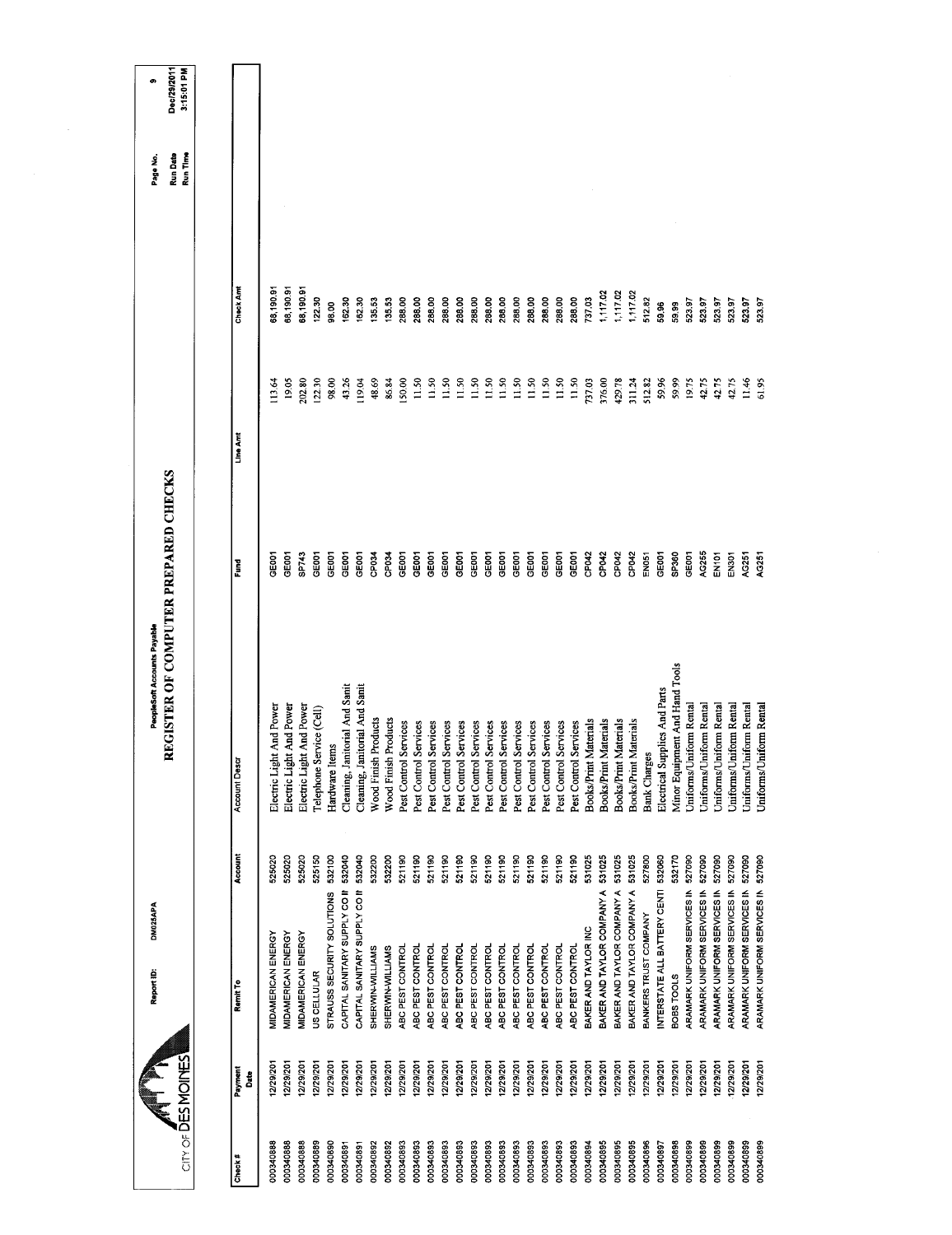|                           | DM025APA<br>Report ID:             |         | REGISTER OF COMPUTER PREPARED CHECKS<br>PeopleSoft Accounts Payable |                   |           |           | Run Date<br>Page No. | Dec/29/2011<br>÷ |
|---------------------------|------------------------------------|---------|---------------------------------------------------------------------|-------------------|-----------|-----------|----------------------|------------------|
| City of DES MOINES        |                                    |         |                                                                     |                   |           |           | Run Time             | 3:15:01 PM       |
|                           |                                    |         |                                                                     |                   |           |           |                      |                  |
| Payment<br>Date<br>Check# | Remit To                           | Account | <b>Account Descr</b>                                                | Fund              | Line Amt  | Check And |                      |                  |
| 12/29/201<br>000340899    | ARAMARK UNIFORM SERVICES IN        | 527090  | Uniforms/Uniform Rental                                             | AG251             | 41.45     | 523.97    |                      |                  |
| 12/29/201<br>000340899    | ARAMARK UNIFORM SERVICES IN 527090 |         | Uniforms/Uniform Rental                                             | AG251             | 13.00     | 523.97    |                      |                  |
| 12/29/201<br>000340899    | ARAMARK UNIFORM SERVICES IN        | 527090  | Jniforms/Uniform Rental                                             | <b>4G251</b>      | 34.40     | 523.97    |                      |                  |
| 12/29/201<br>000340899    | ARAMARK UNIFORM SERVICES IN        | 527090  | Uniforms/Uniform Rental                                             | AG251             | 45.50     | 523.97    |                      |                  |
| 12/29/201<br>000340899    | ARAMARK UNIFORM SERVICES IN        | 527090  | Uniforms/Uniform Rental                                             | AG251             | 7.40      | 523.97    |                      |                  |
| 12/29/201<br>000340899    | ARAMARK UNIFORM SERVICES IN        | 527090  | Jniforms/Uniform Rental                                             | AG251             | 76.60     | 523.97    |                      |                  |
| 12/29/201<br>000340899    | ARAMARK UNIFORM SERVICES IN        | 527090  | Uniforms/Uniform Rental                                             | AG251             | 21.90     | 523.97    |                      |                  |
| 12/29/201<br>000340899    | ARAMARK UNIFORM SERVICES IN        | 527090  | Uniforms/Uniform Rental                                             | AG251             | 21.70     | 523,97    |                      |                  |
| 12/29/201<br>000340899    | <b>ARAMARK UNIFORM SERVICES IN</b> | 527090  | Jniforms/Uniform Rental                                             | AG251             | 6.21      | 523.97    |                      |                  |
| 12/29/201<br>000340899    | ARAMARK UNIFORM SERVICES IN        | 527090  | Uniforms/Uniform Rental                                             | AG251             | 31.30     | 523.97    |                      |                  |
| 12/29/201<br>000340899    | ARAMARK UNIFORM SERVICES IN        | 527090  | Uniforms/Uniform Rental                                             | AG257             | 3.10      | 523.97    |                      |                  |
| 12/29/201<br>000340900    | BUDGET STORAGE RENTAL SPAC         | 527020  | Rent-Buildings                                                      | GE001             | 120.00    | 220.00    |                      |                  |
| 12/29/201<br>000340900    | BUDGET STORAGE RENTAL SPAC         | 527020  | Rent-Buildings                                                      | GEOD1             | 100.00    | 220.00    |                      |                  |
| 12/29/201<br>000340901    | BUSINESS PUBLICATIONS CORP         | 523010  | Advertising                                                         | GE001             | 109.80    | 168.30    |                      |                  |
| 12/29/201<br>000340901    | BUSINESS PUBLICATIONS CORP         | 523010  | Advertising                                                         | GEOOT             | 28.80     | 168.30    |                      |                  |
| 12/29/201<br>000340901    | BUSINESS PUBLICATIONS CORP         | 523010  | Advertising                                                         | GEODT             | 2970      | 168.30    |                      |                  |
| 12/29/201<br>000340902    | COMMERCIAL BAG & SUPPLY            | 532170  | Minor Equipment And Hand Tools                                      | ENOOO             | 60.00     | 60.00     |                      |                  |
| 12/29/201<br>000340903    | CAMPBELL SUPPLY                    | 532170  | ipment And Hand Tools<br>Minor Equi                                 | <b>EN002</b>      | 149.00    | 35,61     |                      |                  |
| 12/29/201<br>000340903    | CAMPBELL SUPPLY                    | 532170  | Minor Equipment And Hand Tools                                      | <b>EN002</b>      | $-258.00$ | 35.61     |                      |                  |
| 12/29/201<br>000340903    | CAMPBELL SUPPLY                    | 532100  | Hardware Items                                                      | EN051             | 49.50     | 35.61     |                      |                  |
| 12/29/201<br>000340903    | CAMPBELL SUPPLY                    | 532100  | Hardware Items                                                      | EN051             | 67.68     | 35.61     |                      |                  |
| 12/29/201<br>000340903    | CAMPBELL SUPPLY                    | 532100  | Hardware Items                                                      | EN051             | 27.43     | 35.61     |                      |                  |
| 12/29/201<br>000340904    | CARTER PRINTING CO INC             | 523030  | Printing Services Contracts                                         | AG257             | 162.00    | 162.00    |                      |                  |
| 12/29/201<br>000340905    | DEMCO                              | 531010  | General Office                                                      | SP875             | 155.11    | 211.50    |                      |                  |
| 12/29/201<br>000340905    | DEMCO                              | 531010  | General Office                                                      | SP875             | 56.39     | 211.50    |                      |                  |
| 12/29/201<br>000340906    | DRAKE UNIVERSITY                   | 525155  | Telephone Service                                                   | GEOOT             | 21.49     | 21.49     |                      |                  |
| 12/29/201<br>000340907    | DES MOINES BOLT SUPPLY CO          | 532100  | Hardware Items                                                      | AG251             | 45.71     | 45.71     |                      |                  |
| 12/29/201<br>000340908    | DES MOINES IRON & SUPPLY           | 532170  | Minor Equipment And Hand Tools                                      | SP360             | 329.18    | 344.18    |                      |                  |
| 12/29/201<br>000340908    | DES MOINES IRON & SUPPLY           | 532170  | pment And Hand Tools<br>Minor Equi                                  | SP360             | 15.00     | 344,18    |                      |                  |
| 12/29/201<br>000340909    | DES MOINES REGISTER                | 531020  | Maps, Reference Boo<br>Magazines,                                   | GE005             | 138.27    | 276.54    |                      |                  |
| 12/29/201<br>000340909    | DES MOINES REGISTER                | 531020  | Magazines, Maps, Reference Boo                                      | GE001             | 138.27    | 276.54    |                      |                  |
| 12/29/201<br>000340910    | DES MOINES STAMP MANUFACTL         | 531070  | Miscellaneous Office Supplies                                       | GEOD1             | 28.80     | 28.80     |                      |                  |
| 12/29/201<br>000340911    | DES MOINES WATER WORKS             | 525050  | Water Use                                                           | EN <sub>101</sub> | 7.00      | 5790      |                      |                  |
| 2/29/201<br>000340911     | DES MOINES WATER WORKS             | 525050  | Water Use                                                           | AG255             | 36.90     | 57.90     |                      |                  |
| 12/29/201<br>000340911    | DES MOINES WATER WORKS             | 525050  | Water Use                                                           | AG255             | 14.00     | 57.90     |                      |                  |
|                           |                                    |         |                                                                     |                   |           |           |                      |                  |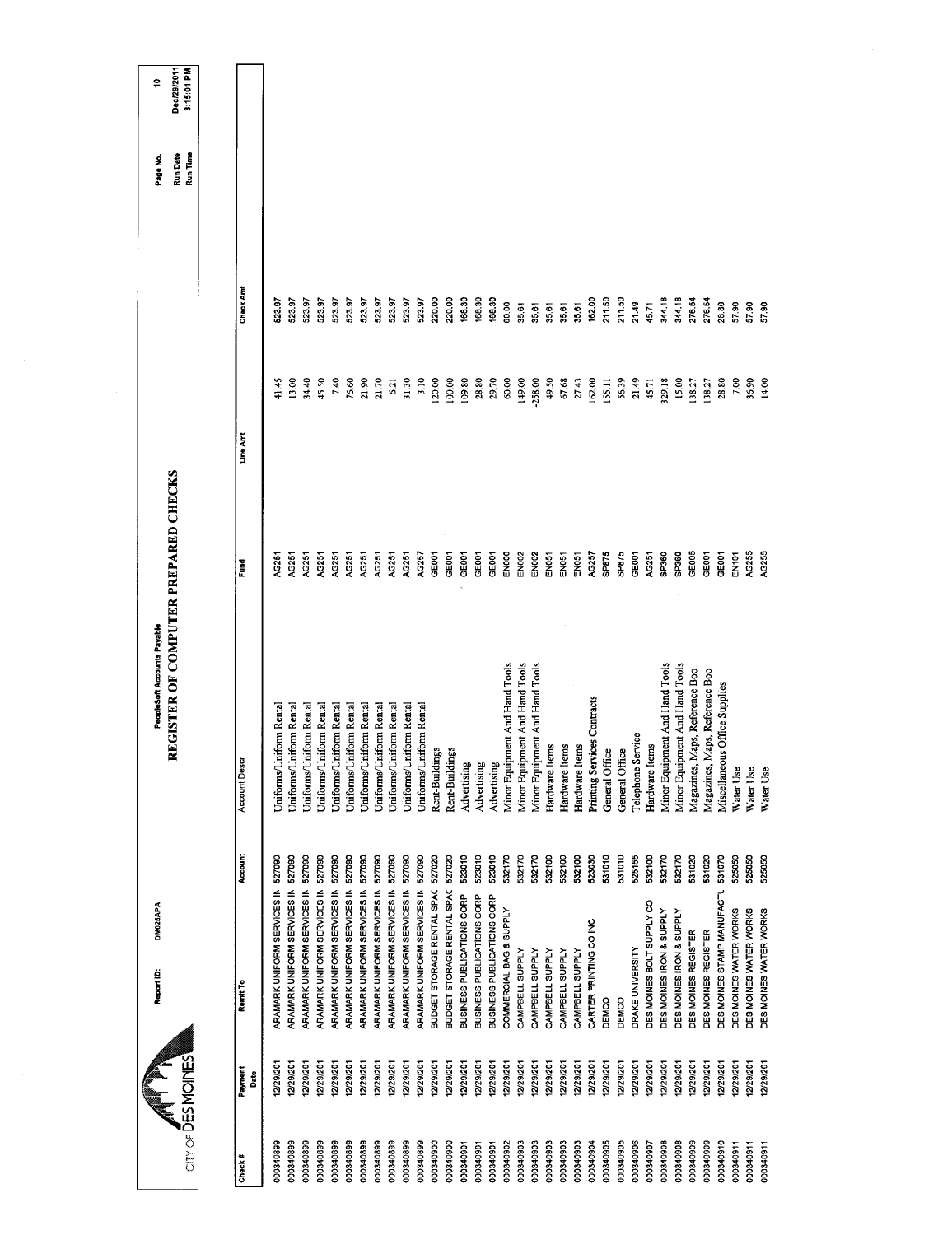| Dec/29/2011<br>3:15:01 PM<br>÷                                      |                      |      |                          |                                |                       |                       |                       |                                |                               |                               |                               |                               |                               |                               |                                  |                               |                               |                               |                               |                               |                               |                               |                               |                               |                               |                               |                            |                                |                                  |                            |                            |                            |                            |                            |                                  |                          |
|---------------------------------------------------------------------|----------------------|------|--------------------------|--------------------------------|-----------------------|-----------------------|-----------------------|--------------------------------|-------------------------------|-------------------------------|-------------------------------|-------------------------------|-------------------------------|-------------------------------|----------------------------------|-------------------------------|-------------------------------|-------------------------------|-------------------------------|-------------------------------|-------------------------------|-------------------------------|-------------------------------|-------------------------------|-------------------------------|-------------------------------|----------------------------|--------------------------------|----------------------------------|----------------------------|----------------------------|----------------------------|----------------------------|----------------------------|----------------------------------|--------------------------|
| Run Date<br>Run Time<br>Page No.                                    |                      |      |                          |                                |                       |                       |                       |                                |                               |                               |                               |                               |                               |                               |                                  |                               |                               |                               |                               |                               |                               |                               |                               |                               |                               |                               |                            |                                |                                  |                            |                            |                            |                            |                            |                                  |                          |
|                                                                     | Check And            |      | 054.97                   | 62.60                          | 122.42                | 122.42                | 122.42                | 27.40                          | 1,748.96                      | 1,748.96                      | 1,748.96                      | 1,748.96                      | 1,748.96                      | 1,748.96                      | 1,748.96                         | 1,748.96                      | 1,748.96                      | 1,748.96                      | 1,748.96                      | 1,748,96                      | 1,748.96                      | 1,748.96                      | 1,748.96                      | 1,748.96                      | 1,748.96                      | 1,748.96                      | $rac{60}{4}$               | 240.57                         | 75.24                            | 3,900.00                   | 3,900,00                   | 3,900.00                   | 3,900.00                   | 3,900.00                   | 10,417.20                        |                          |
|                                                                     | Line Amt             |      | 1,054.97                 | 62.60                          | 27.19                 | 47.99                 | 47.24                 | 27.40                          | 972.92                        | $-229.00$                     | 511.04                        | 15.72                         | 150.99                        | 11.29                         | 78.96                            | 58.65                         | 19.26                         | 10.47                         | 13.79                         | 10.52                         | $-26.04$                      | 48.59                         | 23.55                         | 44.44                         | 25,25                         | 8.56                          | 4,60                       | 240.57                         | 75.24                            | 600.00                     | 600.00                     | 600.00                     | 600.00                     | 1,500.00                   | 982.20                           |                          |
|                                                                     | Ě                    |      | SP360                    | GEOD1                          | CP042                 | CP <sub>042</sub>     | CP042                 | GE001                          | CP034                         | CP034                         | CP034                         | CP034                         | CP034                         | CP034                         | CP034                            | GP <sub>360</sub>             | SP <sub>360</sub>             | SP360                         | GEDO <sub>1</sub>             | GE001                         | GE001                         | CP034                         | CP034                         | CP034                         | CP034                         | CP034                         | SP <sub>360</sub>          | GE001                          | GE001                            | CP038                      | CP038                      | CP <sub>038</sub>          | CP <sub>03</sub>           | CP <sub>038</sub>          | EN000                            |                          |
| REGISTER OF COMPUTER PREPARED CHECKS<br>PeopleSoft Accounts Payable | <b>Account Descr</b> |      | Fuel (Non-Motor Vehicle) | Parts-Machinery & Equip (Non-M | Books/Print Materials | Books/Print Materials | Books/Print Materials | Parts-Machinery & Equip (Non-M | Electrical Supplies And Parts | Electrical Supplies And Parts | Electrical Supplies And Parts | Electrical Supplies And Parts | Electrical Supplies And Parts | Electrical Supplies And Parts | Supplies And Parts<br>Electrical | Electrical Supplies And Parts | Electrical Supplies And Parts | Electrical Supplies And Parts | Electrical Supplies And Parts | Electrical Supplies And Parts | Electrical Supplies And Parts | Electrical Supplies And Parts | Electrical Supplies And Parts | Electrical Supplies And Parts | Electrical Supplies And Parts | Electrical Supplies And Parts | Concrete And Clay Products | Data Processing Hardware/Equip | Sewage And Drainage<br>Plumbing, | Appraisal                  | ROW Legal & Misc. Costs    | Appraisal                  | Appraisal                  | Appraisal                  | Sewage And Drainage<br>Plumbing, | Plumbing,                |
|                                                                     | Account              |      | 532090                   | 532150                         | 531025                | 531025                | 531025                | 532150                         | 532060                        | 532060                        | 532060                        | 532060                        | 532060                        | 532060                        | 532060                           | 532060                        | 532060                        | 532060                        | 532060                        | 532060                        | 532060                        | 532060                        | 532060                        | 532060                        | 532060                        | 532060                        | 532050                     | 544220                         | 532210                           | 521021                     | 521035                     | 521021                     | 521021                     | 521021                     | 532210                           |                          |
| DM025APA<br>Report ID:                                              | Remit To             |      | FERRELL GAS              | CHARLES GABUS FORD             | GALE                  | GALE                  | GALE                  | GRAINGER INC                   | GRAYBAR ELECTRIC CO INC       | GRAYBAR ELECTRIC CO INC       | GRAYBAR ELECTRIC CO INC       | GRAYBAR ELECTRIC CO INC       | GRAYBAR ELECTRIC CO INC       | GRAYBAR ELECTRIC CO INC       | GRAYBAR ELECTRIC CO INC          | GRAYBAR ELECTRIC CO INC       | GRAYBAR ELECTRIC CO INC       | GRAYBAR ELECTRIC CO INC       | GRAYBAR ELECTRIC CO INC       | GRAYBAR ELECTRIC CO INC       | GRAYBAR ELECTRIC CO INC       | GRAYBAR ELECTRIC CO INC       | GRAYBAR ELECTRIC CO INC       | GRAYBAR ELECTRIC CO INC       | GRAYBAR ELECTRIC CO INC       | GRAYBAR ELECTRIC CO INC       | <b>HALLETT MATERIALS</b>   | <b>HEWLETT PACKARD</b>         | UNITED REFRIGERATION             | OWA APPRAISAL & RESEARCH C | OWA APPRAISAL & RESEARCH C | OWA APPRAISAL & RESEARCH C | OWA APPRAISAL & RESEARCH C | OWA APPRAISAL & RESEARCH C | CRETEX CONCRETE PRODUCTS I       | CRETEX CONCRETE PRODUCTS |
| City of DESMOINES                                                   | Payment              | Date | 2/29/201                 | 12/29/201                      | 12/29/201             | 2/29/201              | 12/29/201             | 12/29/201                      | 12/29/201                     | 12/29/201                     | 12/29/201                     | 12/29/201                     | 2/29/201                      | 12/29/201                     | 12/29/201                        | 12/29/201                     | 12/29/201                     | 12/29/201                     | 12/29/201                     | 12/29/201                     | 12/29/201                     | 12/29/201                     | 12/29/201                     | 12/29/201                     | 12/29/201                     | 12/29/201                     | 12/29/201                  | 12/29/201                      | 12/29/201                        | 12/29/201                  | 12/29/201                  | 12/29/201                  | 12/29/201                  | 12/29/201                  | 12/29/201                        |                          |
|                                                                     | Check #              |      | 000340912                | 000340913                      | 000340914             | 000340914             | 000340914             | 000340915                      | 000340916                     | 000340916                     | 000340916                     | 000340916                     | 000340916                     | 000340916                     | 000340916                        | 000340916                     | 000340916                     | 000340916                     | 000340916                     | 000340916                     | 000340916                     | 000340916                     | 000340916                     | 000340916                     | 000340916                     | 000340916                     | 000340917                  | 000340918                      | 000340919                        | 000340920                  | 000340920                  | 000340920                  | 000340920                  | 000340920                  | 000340921                        | 000340921                |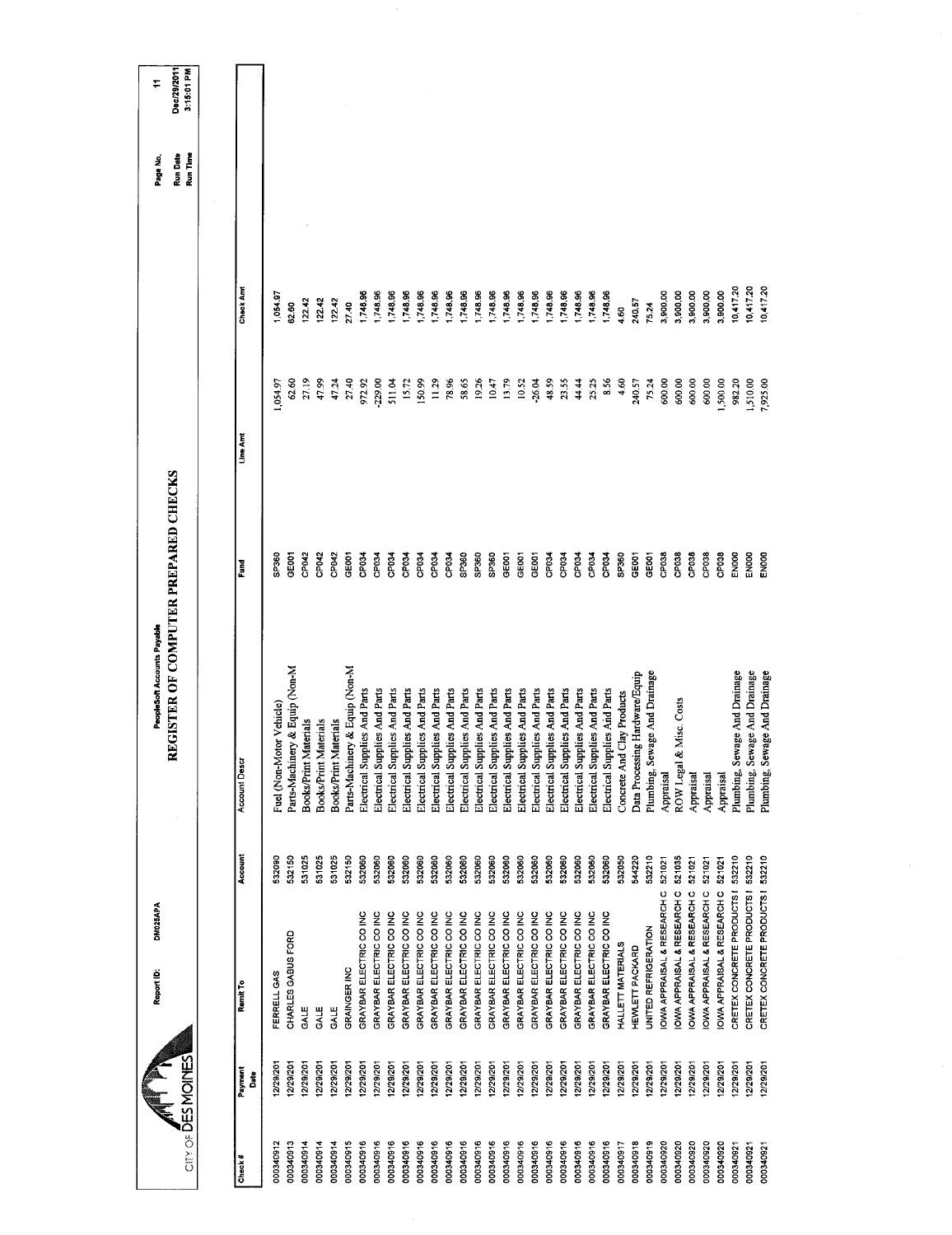| CITY OF DES MOINES |                 | Report ID:                 | DM025APA | REGISTER OF COMPUTER PREPARED CHECKS<br>PeopleSoft Accounts Payable |                   |          |           | Run Time<br>Run Date<br>Page No. | Dec/29/2011<br>3:15:01 PM<br>÷, |
|--------------------|-----------------|----------------------------|----------|---------------------------------------------------------------------|-------------------|----------|-----------|----------------------------------|---------------------------------|
|                    |                 |                            |          |                                                                     |                   |          |           |                                  |                                 |
| Check#             | Payment<br>Date | Remit To                   | Account  | Account Descr                                                       | Fund              | Line Amt | Check Amt |                                  |                                 |
| 000340922          | 2/29/201        | OWA TITLE COMPANY          | 521035   | ROW Legal & Misc. Costs                                             | CP038             | 50,00    | 450.00    |                                  |                                 |
| 000340922          | 12/29/201       | <b>OWA TITLE COMPANY</b>   | 521035   | ROW Legal & Misc. Costs                                             | EN304             | 50.00    | 450.00    |                                  |                                 |
| 000340922          | 12/29/201       | <b>IOWA TITLE COMPANY</b>  | 521035   | ROW Legal & Misc. Costs                                             | CP <sub>032</sub> | 450,00   | 1,450.00  |                                  |                                 |
| 000340922          | 12/29/201       | OWA TITLE COMPANY          | 521035   | ROW Legal & Misc. Costs                                             | CP038             | 450,00   | 00.05     |                                  |                                 |
| 000340922          | 12/29/201       | OWA TITLE COMPANY          | 521035   | ROW Legal & Misc. Costs                                             | EN304             | 450,00   | 1,450.00  |                                  |                                 |
| 000340923          | 12/29/201       | NLAND TRUCK PARTS COMPANY  | 532190   | Motor Vehicles (Parts And Supp                                      | GE001             | 55.83    | 55.83     |                                  |                                 |
| 000340924          | 12/29/201       | HDS WHITE CAP CONSTRUCTION | 532260   | Safety & Protective Equip & Cl                                      | AG251             | 286.56   | 68977     |                                  |                                 |
| 000340924          | 12/29/201       | HDS WHITE CAP CONSTRUCTION | 532150   | Parts-Machinery & Equip (Non-M                                      | CP034             | 255.97   | 689.77    |                                  |                                 |
| 000340924          | 12/29/201       | HDS WHITE CAP CONSTRUCTION | 532170   | Minor Equipment And Hand Tools                                      | GE001             | 30.50    | 689.77    |                                  |                                 |
| 000340924          | 12/29/201       | HDS WHITE CAP CONSTRUCTION | 532170   | Minor Equipment And Hand Tools                                      | SP360             | 116.74   | 68977     |                                  |                                 |
| 000340925          | 2/29/201        | KOCH BROTHERS              | 527140   | Copy Equipment Rental And Expe                                      | GE <sub>001</sub> | 461.69   | 6,015.17  |                                  |                                 |
| 000340925          | 12/29/201       | KOCH BROTHERS              | 527140   | Copy Equipment Rental And Expe                                      | GE001             | 4,433.08 | 6,015.17  |                                  |                                 |
| 000340925          | 12/29/201       | KOCH BROTHERS              | 527140   | Copy Equipment Rental And Expe                                      | GE001             | 370.77   | 6,015.17  |                                  |                                 |
| 000340925          | 12/29/201       | KOCH BROTHERS              | 527140   | Copy Equipment Rental And Expe                                      | GE001             | 1.70     | 6,015.17  |                                  |                                 |
| 000340925          | 12/29/201       | KOCH BROTHERS              | 527140   | Copy Equipment Rental And Expe                                      | GEOOT             | 77.50    | 6,015.17  |                                  |                                 |
| 000340925          | 12/29/201       | KOCH BROTHERS              | 526060   | R&M-Office Equipment                                                | GE001             | 464.04   | 6,015.17  |                                  |                                 |
| 000340925          | 12/29/201       | KOCH BROTHERS              | 527140   | Copy Equipment Rental And Expe                                      | EN301             | 206.39   | 6,015.17  |                                  |                                 |
| 000340926          | 12/29/201       | LAB SAFETY SUPPLY          | 532360   | Firefighting Supplies                                               | GE001             | 689.95   | 689.95    |                                  |                                 |
| 000340927          | 12/29/201       | HB LEISEROWITZ COMPANY     | 531030   | Photographic And Video Supplie                                      | <b>GP360</b>      | 97.00    | 97.00     |                                  |                                 |
| 000340928          | 12/29/201       | ROCHESTER ARMORED CAR CO I | 521060   | Protection/Security                                                 | EN051             | 320.00   | 395.00    |                                  |                                 |
| 000340928          | 12/29/201       | ROCHESTER ARMORED CAR CO I | 521060   | Protection/Security                                                 | EN051             | 75.00    | 395.00    |                                  |                                 |
| 000340929          | 12/29/201       | LOGAN CONTRACTORS SUPPLY   | 532170   | Minor Equipment And Hand Tools                                      | ENOOO             | 860.54   | 860.54    |                                  |                                 |
| 000340930          | 12/29/201       | MAIL SERVICES LLC          | 522030   | Postage                                                             | GE001             | 3,227.49 | 5,070.43  |                                  |                                 |
| 000340930          | 12/29/201       | MAIL SERVICES LLC          | 522030   | Postage                                                             | GE001             | $-10.63$ | 5,070.43  |                                  |                                 |
| 000340930          | 12/29/201       | MAIL SERVICES LLC          | 522030   | Postage                                                             | GE001             | 1,030.61 | 5,070.43  |                                  |                                 |
| 000340930          | 12/29/201       | MAIL SERVICES LLC          | 522030   | Postage                                                             | GE001             | 197.50   | 5,070.43  |                                  |                                 |
| 000340930          | 12/29/201       | MAIL SERVICES LLC          | 522030   | Postage                                                             | GE001             | 176.97   | 5,070.43  |                                  |                                 |
| 000340930          | 12/29/201       | MAIL SERVICES LLC          | 522030   | Postage                                                             | GEDOT             | 44.93    | 5,070.43  |                                  |                                 |
| 000340930          | 12/29/201       | MAIL SERVICES LLC          | 522030   | Postage                                                             | GE001             | 242.65   | 5,070.43  |                                  |                                 |
| 000340930          | 12/29/201       | MAIL SERVICES LLC          | 522030   | Postage                                                             | GE001             | 130.47   | 5,070.43  |                                  |                                 |
| 000340930          | 2/29/201        | MAIL SERVICES LLC          | 522030   | Postage                                                             | <b>GEOOT</b>      | 30.44    | 5,070.43  |                                  |                                 |
| 000340931          | 12/29/201       | MENARDS INC (14TH)         | 532150   | Parts-Machinery & Equip (Non-M                                      | SP360             | 18.97    | 856.99    |                                  |                                 |
| 000340931          | 12/29/201       | MENARDS INC (14TH)         | 532150   | Parts-Machinery & Equip (Non-M                                      | SP360             | 90.72    | 85699     |                                  |                                 |
| 000340931          | 2/29/201        | <b>MENARDS INC (14TH)</b>  | 532110   | And Institutional<br>Household                                      | GE001             | 25.97    | 856.99    |                                  |                                 |
| 000340931          | 12/29/201       | MENARDS INC (14TH)         | 532110   | And Institutional<br>Household                                      | GE001             | 97.76    | 856.99    |                                  |                                 |
|                    |                 |                            |          |                                                                     |                   |          |           |                                  |                                 |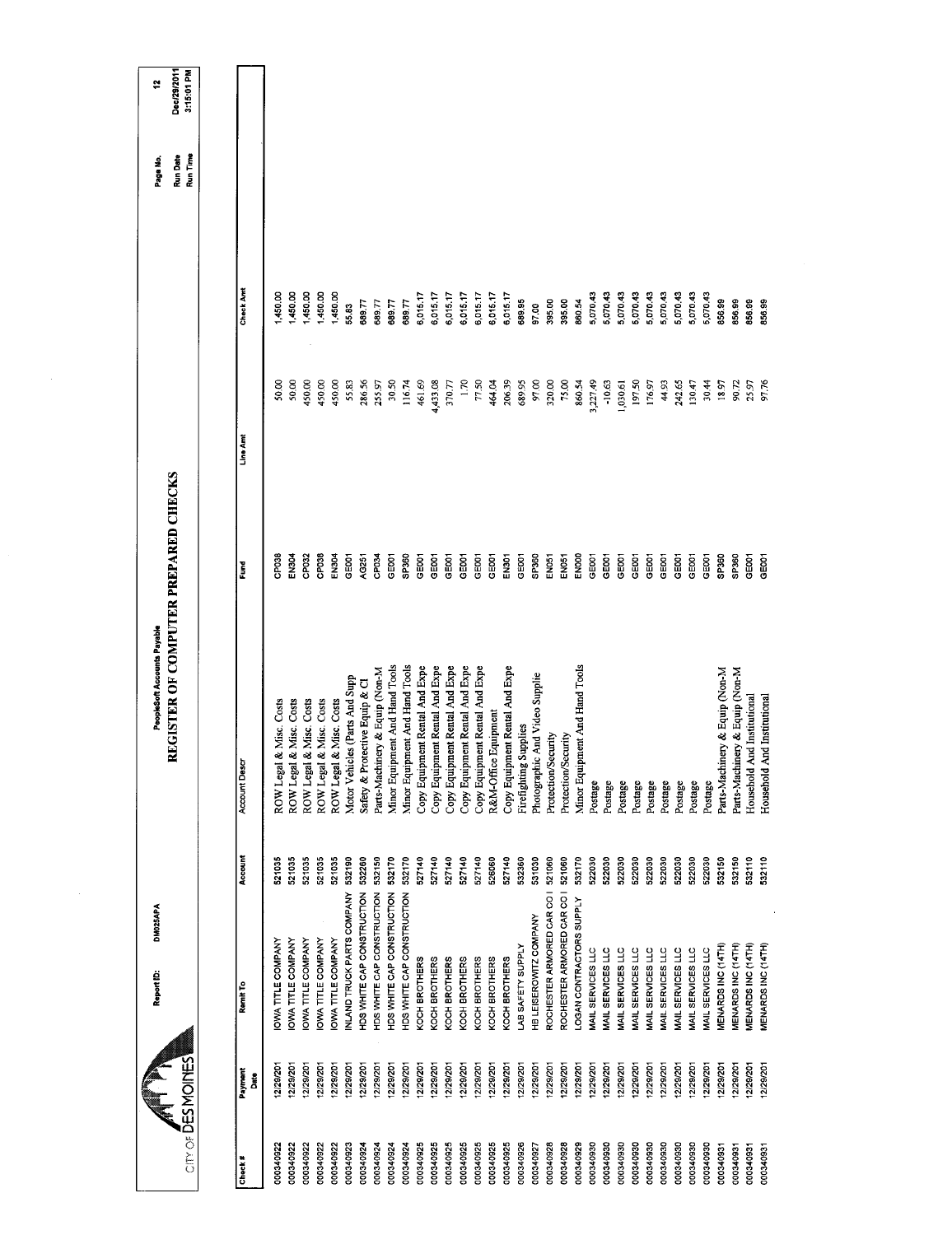$\frac{1}{2}$ 

 $\sim$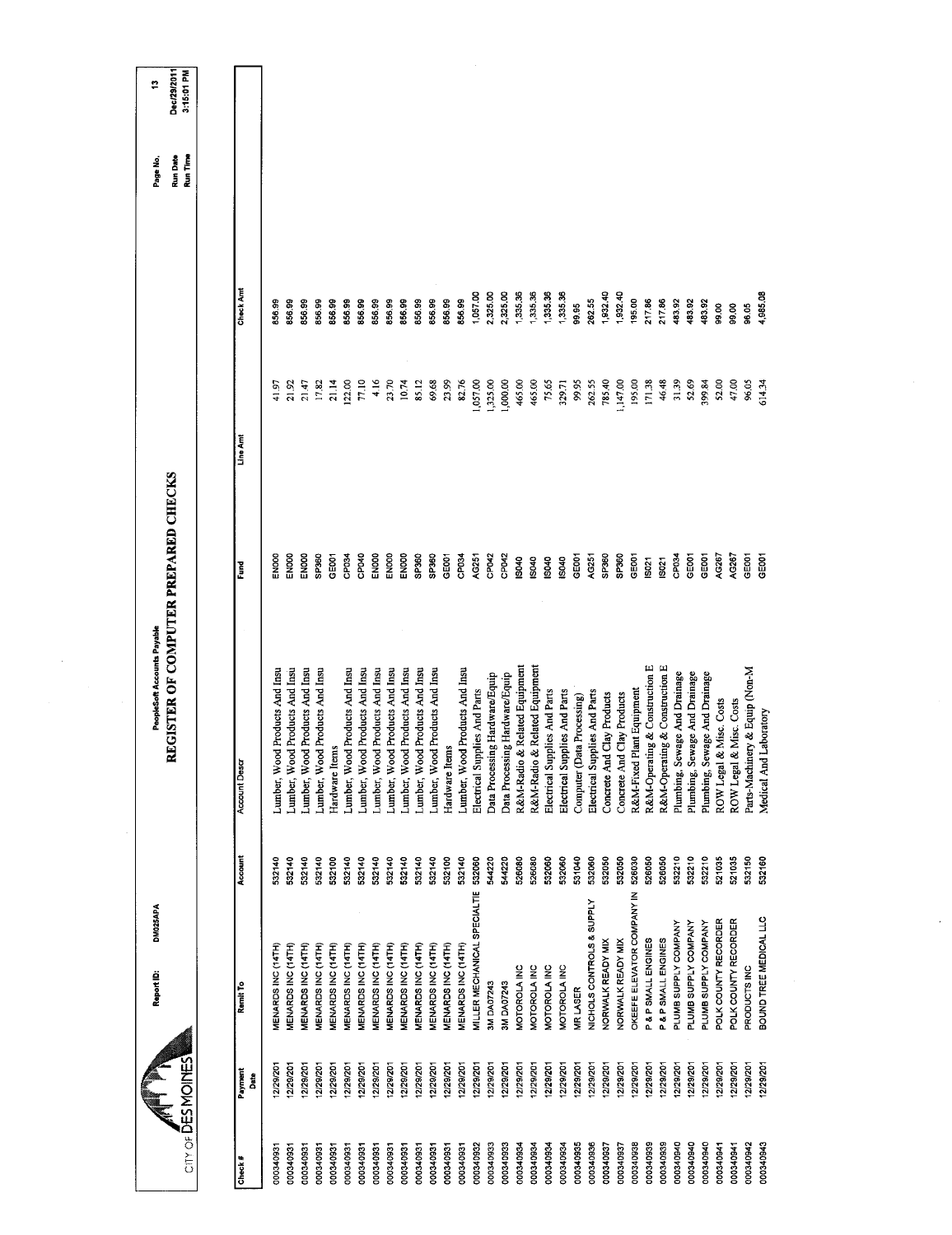|                    |                 | DM025APA<br>Report ID:       |         | PeopleSoft Accounts Payable          |                   |          |           | Page No.             | ₹                         |
|--------------------|-----------------|------------------------------|---------|--------------------------------------|-------------------|----------|-----------|----------------------|---------------------------|
| City of DES MOINES |                 |                              |         | REGISTER OF COMPUTER PREPARED CHECKS |                   |          |           | Run Time<br>Run Date | Dec/29/2011<br>3:15:01 PM |
|                    |                 |                              |         |                                      |                   |          |           |                      |                           |
| Check#             | Payment<br>Date | Remit To                     | Account | <b>Account Descr</b>                 | Ĕ                 | Line Amt | Check Amt |                      |                           |
| 000340943          | 12/29/201       | BOUND TREE MEDICAL LLC       | 532160  | Medical And Laboratory               | <b>GOO1</b>       | 932.43   | 4,985.08  |                      |                           |
| 000340943          | 12/29/201       | BOUND TREE MEDICAL LLC       | 532160  | Medical And Laboratory               | GE001             | 724 68   | 4,985.08  |                      |                           |
| 000340943          | 12/29/201       | BOUND TREE MEDICAL LLC       | 532160  | Laboratory<br>Medical And            | GEOOT             | 861.95   | 4,985.08  |                      |                           |
| 000340943          | 12/29/201       | BOUND TREE MEDICAL LLC       | 532160  | Laboratory<br>Medical And            | GEOOT             | 77.28    | 4,985.08  |                      |                           |
| 000340943          | 12/29/201       | BOUND TREE MEDICAL LLC       | 532160  | Medical And Laboratory               | GEOOT             | 106.60   | 4,985.08  |                      |                           |
| 000340943          | 12/29/201       | BOUND TREE MEDICAL LLC       | 532160  | Medical And Laboratory               | DOGI              | 393.60   | 4,985.08  |                      |                           |
| 000340943          | 12/29/201       | BOUND TREE MEDICAL LLC       | 532160  | Medical And Laboratory               | GE001             | 6.60     | 4,985.08  |                      |                           |
| 000340943          | 12/29/201       | BOUND TREE MEDICAL LLC       | 532160  | Medical And Laboratory               | GEOOT             | 519.10   | 4,985.08  |                      |                           |
| 000340943          | 12/29/201       | BOUND TREE MEDICAL LLC       | 532160  | Medical And Laboratory               | GEOO1             | 748.50   | 4,985.08  |                      |                           |
| 000340944          | 12/29/201       | QUALITY PAINTING CO          | 521315  | Contracted Graffiti Removal          | GE001             | 675.19   | 3,168.66  |                      |                           |
| 000340944          | 12/29/201       | QUALITY PAINTING CO          | 521315  | Contracted Graffiti Removal          | <b>GEOOT</b>      | 647.62   | 3,168.66  |                      |                           |
| 000340944          | 12/29/201       | QUALITY PAINTING CO          | 521315  | Contracted Graffiti Removal          | GEDOT             | 87.00    | 3,168.66  |                      |                           |
| 000340944          | 12/29/201       | QUALITY PAINTING CO          | 521315  | Contracted Graffiti Removal          | GEOOT             | 445.38   | 3,168.66  |                      |                           |
| 000340944          | 12/29/201       | QUALITY PAINTING CO          | 521315  | Contracted Graffiti Removal          | <b>GEOOT</b>      | 304.50   | 3,168.66  |                      |                           |
| 000340944          | 12/29/201       | QUALITY PAINTING CO          | 521315  | Contracted Graffiti Removal          | GEODT             | 573.72   | 3,168.66  |                      |                           |
| 000340944          | 12/29/201       | QUALITY PAINTING CO          | 521315  | Contracted Graffiti Removal          | GEOD1             | 435.25   | 3,168.66  |                      |                           |
| 000340945          | 12/29/201       | REGAL PLASTIC SUPPLY CO      | 532100  | Hardware Items                       | <b>AG251</b>      | 379.78   | 379.78    |                      |                           |
| 000340946          | 12/29/201       | SECURITY LOCKSMITHS          | 526010  | R&M-Buildings                        | EN000             | 143.30   | 161.90    |                      |                           |
| 000340946          | 12/29/201       | SECURITY LOCKSMITHS          | 532100  | Hardware Items                       | SP360             | 18.60    | 16190     |                      |                           |
| 000340947          | 2/29/201        | SENECA COMPANIES             | 532360  | Firefighting Supplies                | <b>GEOOT</b>      | 430.00   | 430.00    |                      |                           |
| 000340948          | 12/29/201       | SIMPLEXGRINNELL LP           | 521060  | Protection/Security                  | GE <sub>001</sub> | 647.58   | 64758     |                      |                           |
| 000340949          | 12/29/201       | STETSON BUILDING PRODUCTS II | 532140  | Lumber, Wood Products And Insu       | GE001             | 71.42    | 75749     |                      |                           |
| 000340949          | 12/29/201       | STETSON BUILDING PRODUCTS II | 532010  | Agricultural And Horticultural       | GE001             | 686.07   | 757.49    |                      |                           |
| 000340950          | 12/29/201       | HUSSMAN/TAYLOR               | 532060  | Electrical Supplies And Parts        | AC251             | 59.07    | 59.07     |                      |                           |
| 000340951          | 12/29/201       | TOMPKINS INDUSTRIES INC      | 532100  | Hardware Items                       | GEOO1             | 69,73    | 69.73     |                      |                           |
| 000340952          | 12/29/201       | CENTURYLINK                  | 525155  | Telephone Service                    | GEOOT             | 59.84    | 337.62    |                      |                           |
| 000340952          | 12/29/201       | CENTURYLINK                  | 525155  | Telephone Service                    | SP821             | 166.84   | 33762     |                      |                           |
| 000340952          | 12/29/201       | CENTURYLINK                  | 525150  | Telephone Service (Cell)             | EN301             | 36.98    | 337 62    |                      |                           |
| 000340952          | 12/29/201       | CENTURYLINK                  | 525150  | Telephone Service (Cell)             | EN301             | 36.98    | 337,62    |                      |                           |
| 000340952          | 12/29/201       | CENTURYLINK                  | 525150  | Telephone Service (Cell)             | EN301             | 36.98    | 337.62    |                      |                           |
| 000340953          | 12/29/201       | UNITED PARCEL SERVICE        | 522010  | Contract Carriers                    | <b>NG267</b>      | 47.85    | 47.85     |                      |                           |
| 000340954          | 12/29/201       | UTILITY EQUIPMENT COMPANY    | 532210  | Plumbing, Sewage And Drainage        | EN <sub>101</sub> | 187.95   | 18785     |                      |                           |
| 000340955          | 12/29/201       | WEST PAYMENT CENTER          | 531020  | Magazines, Maps, Reference Boo       | <b>GEOOT</b>      | 150,50   | 150.50    |                      |                           |
| 000340956          | 2/29/201        | AIRGAS NORTH CENTRAL         | 526050  | R&M-Operating & Construction E       | SP360             | 57.00    | 571.80    |                      |                           |
| 000340956          | 12/29/201       | AIRGAS NORTH CENTRAL         | 532170  | Minor Equipment And Hand Tools       | SP360             | 514.80   | 571.80    |                      |                           |
|                    |                 |                              |         |                                      |                   |          |           |                      |                           |